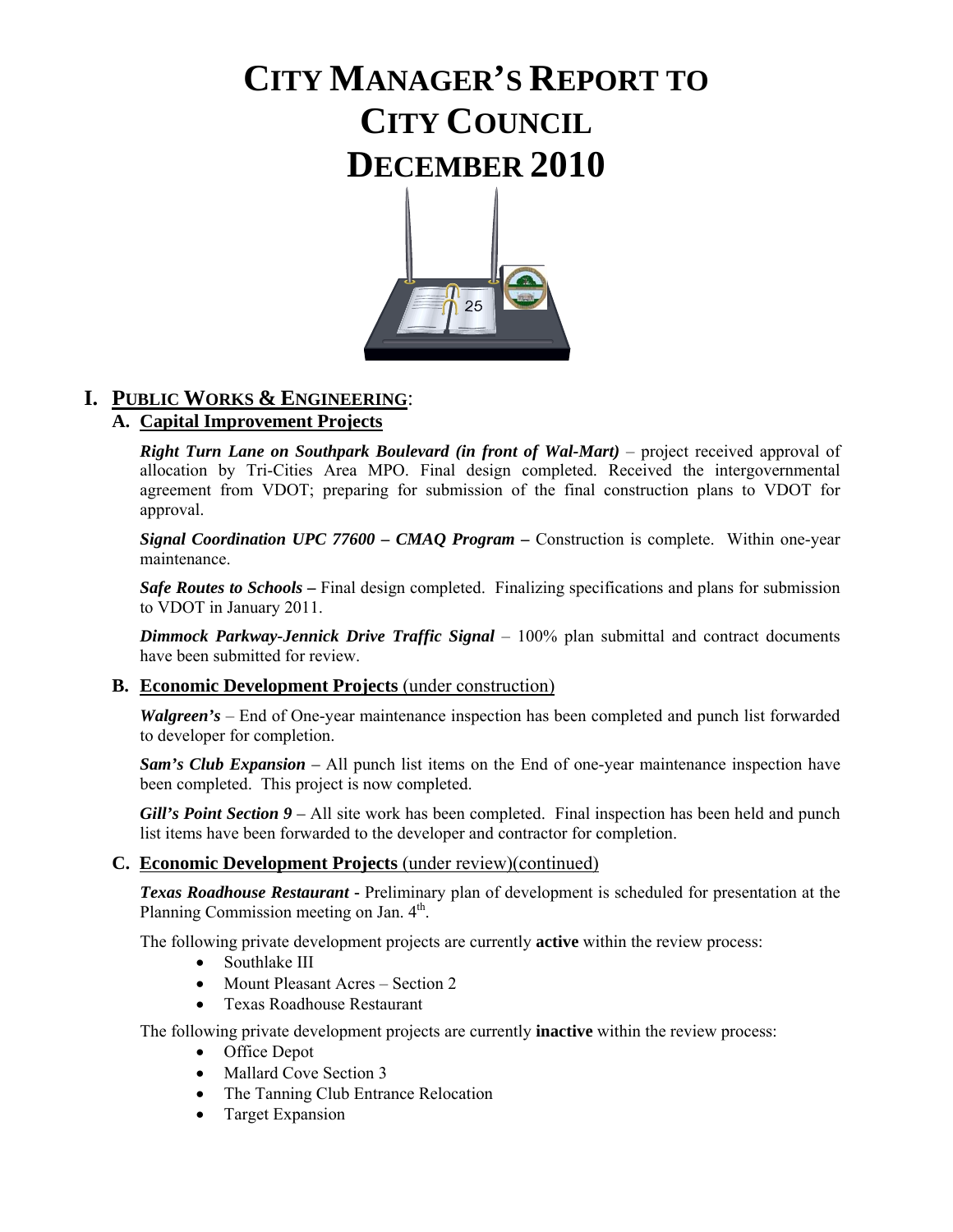# **I. PUBLIC WORKS & ENGINEERING** (CONTINUED):

# **C. Economic Development Projects** (under review)(continued)

- Resubdivision of Mount Pleasant Acres, Blocks J, G, and M
- J. S. Wood Builder, Motel addition
- Ashton Car Wash (behind Sonic)
- Roslyn Farm Corporate Office
- Resubdivision of Lot 21, Blk. A, Mt. Pleasant Acres

# *Right-of-way Permits:*

- Issued two (2) permits
- Closed out five (5) permits

# **II. PLANNING & COMMUNITY DEVELOPMENT:**

- 1. No fence permits issued.
- 2. One (1) sign permit issued:
	- $\approx$  The Nicholson Co. 400 E. Ellerslie Avenue
- 3. Boulevard Revitalization No individual business activity.
- 4. Neighborhood Revitalization CDBG Program

### **a. 2010 – 2011 CDBG Emergency Home Repair Program**

The City has contracted with ElderHomes to administer the 2010 Emergency Home Repair Program. With the money carried over from the 2009 program year, the total allocation for housing repairs is \$82,863. Of this \$48,420 has been spent or set aside for repairs.

In December, work began on seven (7) households, four (4) of which have been completed. Of the three  $(3)$  remaining households, two  $(2)$  are expected to be completed in the next couple of weeks. The one (1) remaining house will be completed in the Spring when the weather is warmer. The breakdown of the work is as follows:

### **Repairs Completed - \$27,740**

- $\approx 207$  Hamilton Avenue plumbing and porch repair \$8,000
- $\star$  409 Joe Johnson Avenue new bathroom fixtures, accessibility and railings on back porch \$6,040
- $\approx$  506 Braxton Avenue new furnace \$7,200
- $\approx$  205 Plumtree Avenue new windows and roof \$6,500

### **Repairs in the works – total \$20,680**

- $\approx$  203 Davis Avenue new roof and electrical work \$6,680
- $\star$  114 Hamilton Avenue patch and paint roof, new gutters, chimney repairs, and porch repair \$6,800
- $\approx$  524 Colonial Avenue plumbing repairs and sheetrock replacement \$7,200

### **Out for Bid – no projects are currently out to bid**

### **b. Violet Bank District Inspections Schedule:**

- $\hat{x}$  This month staff completed inspections in two of the four inspection areas. There were six (6) violations as a result of these inspections.
- 5. Zoning/ Property Maintenance complaints investigated:
	- **a. Property Maintenance**

|                     | Month        | YTD |
|---------------------|--------------|-----|
| Total inspections   | 9            | 161 |
| Violations          | 8            | 118 |
| Violations resolved |              | 107 |
| b. Zoning           |              |     |
|                     | <b>Month</b> | YTD |
| Total inspections   |              | 73  |
| Violations          | 3            | 61  |
| Violations resolved | 0            | 56  |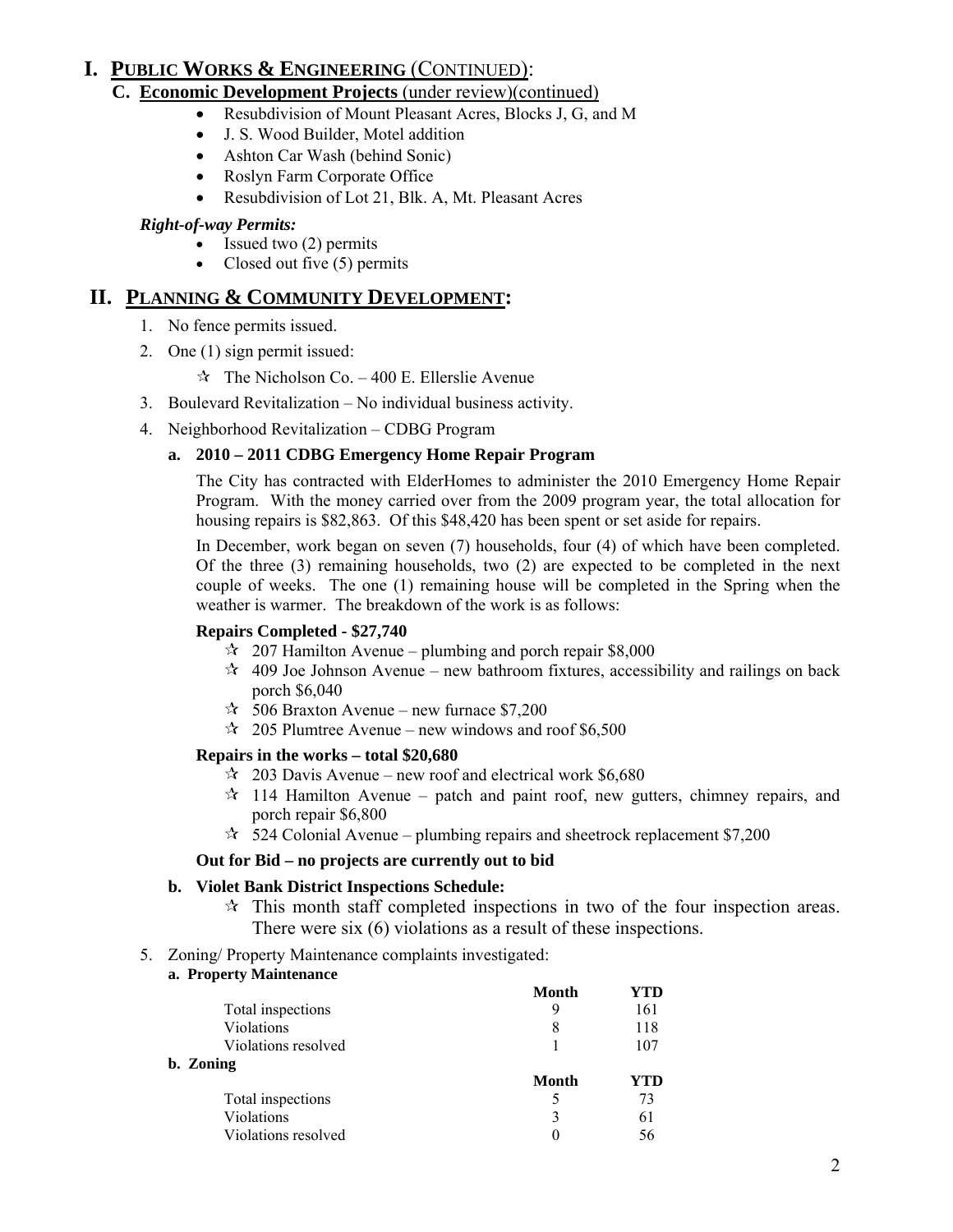# **II. PLANNING & COMMUNITY DEVELOPMENT** (CONTINUED):

| c. Building Code                       |                  |            |
|----------------------------------------|------------------|------------|
|                                        | <b>Month</b>     | <b>YTD</b> |
| Total inspections                      | $\theta$         | $\theta$   |
| Violations                             | $\overline{0}$   | 0          |
| Violations resolved                    | $\theta$         | 0          |
| d. House Number Violations             |                  |            |
|                                        | <b>Month</b>     | <b>YTD</b> |
| Violations reported                    | $\theta$         | 17         |
| Actual violations                      | $\boldsymbol{0}$ | 16         |
| First letter sent                      | $\overline{0}$   | $\theta$   |
| Violations abated                      | $\overline{0}$   | 19         |
| Summons issued                         | $\theta$         | $\theta$   |
| Door hangers posted                    | $\mathbf{0}$     | 22         |
| Active violations                      | $\theta$         | 3          |
| e. Other                               |                  |            |
|                                        | <b>Month</b>     | <b>YTD</b> |
| Total inspections                      | $\overline{4}$   | 33         |
| Violations                             | $\overline{c}$   | 18         |
| Violations resolved                    | 1                | 18         |
| f. Inoperable Motor Vehicle Complaints |                  |            |
|                                        | <b>Month</b>     | <b>YTD</b> |
| Total inspections                      | 21               | 193        |
| Violations                             | 21               | 156        |
| Violations resolved                    | $\theta$         | 131        |
| g. Tall Grass                          |                  |            |
|                                        | <b>Month</b>     | <b>YTD</b> |
| Total inspections                      | 3                | 405        |
| Violations                             | $\boldsymbol{0}$ | 251        |
| Violations resolved                    | $\theta$         | 244        |
| h. Sign Ordinance                      |                  |            |
|                                        | <b>Month</b>     | YTD        |
| Total inspections                      | $\boldsymbol{0}$ | 98         |
| Violations                             | $\boldsymbol{0}$ | 96         |
| Violations resolved                    | 10               | 94         |
|                                        |                  |            |

# The following are highlight activities for the Building Inspections Division:

|                 |                                                      | Month    | YTD         |
|-----------------|------------------------------------------------------|----------|-------------|
| 1.              | <b>Existing Housing and Maintenance Inspections</b>  | 15       | 184         |
| 2.              | New Construction Inspections                         | 104      | 1,900       |
| 3.              | Permits for New Residences                           | $\theta$ | 6           |
| 4.              | <b>Estimated Cost for Permits for New Residences</b> | \$0      | \$548,000   |
| 5.              | <b>Additions</b>                                     |          | 129         |
| 6.              | Demolitions                                          |          |             |
| 7.              | Permits for Commercial Construction                  |          | 72          |
| 8.              | <b>Estimated Cost for Commercial Permits</b>         | \$91,535 | \$5,057,889 |
| 9.              | <b>Plumbing Permits Issued</b>                       | 9        | 153         |
| 10 <sub>l</sub> | <b>Electrical Permits Issued</b>                     | 8        | 167         |
| 11.             | Mechanical Permits Issued                            | 8        | 72          |
| 12.             | Swimming Pool Permits Issued                         |          | 6           |
| 13.             | <b>Inoperative Vehicles Towed</b>                    |          | $\theta$    |
| 14.             | Letters on Water Cutoff                              |          | 28          |
| 15.             | <b>Court Cases</b>                                   |          | 2           |
|                 |                                                      |          |             |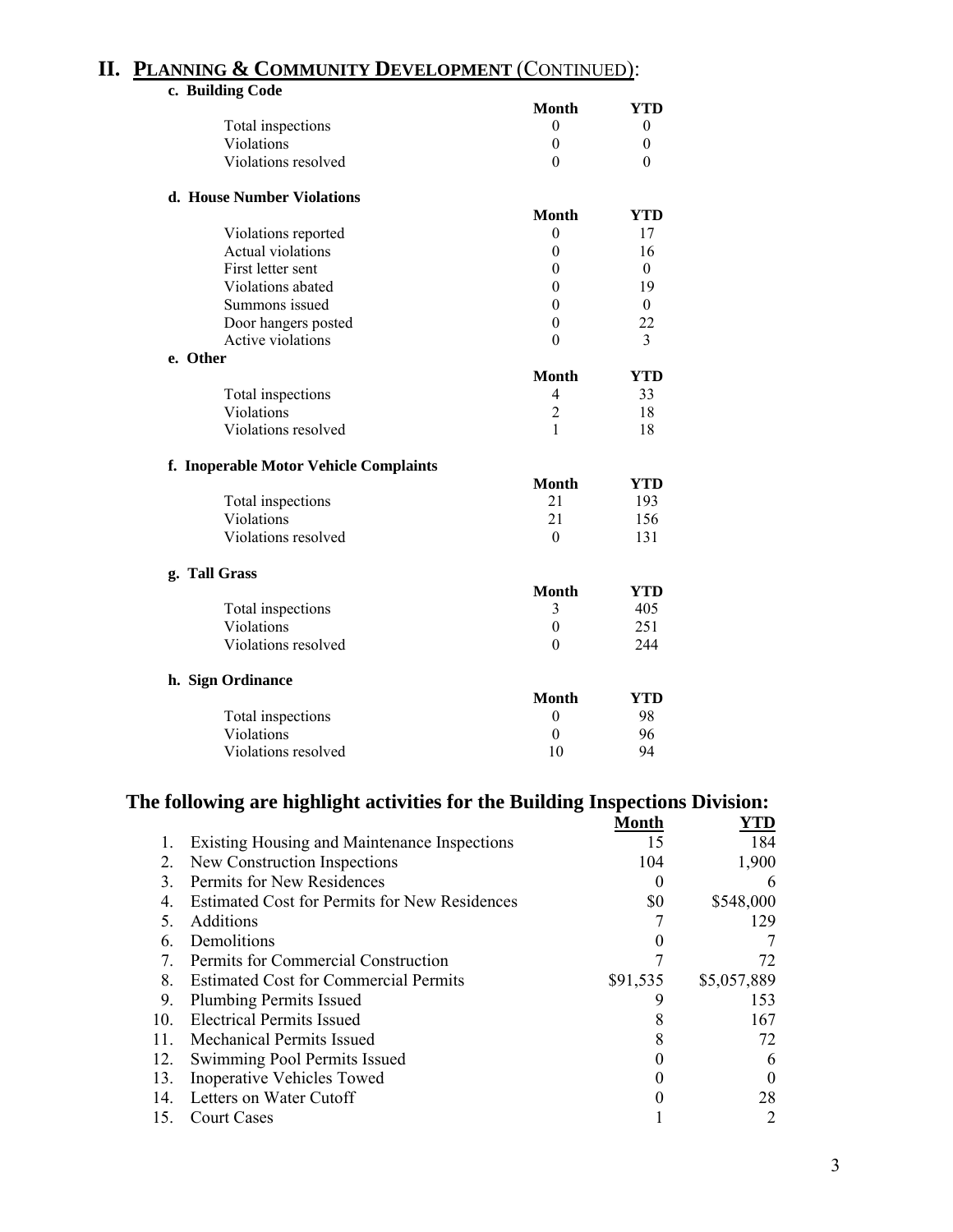# **III. POLICE DEPARTMENT:**

- $\checkmark$  Our officers responded to 3,413 calls for service during the month of December, 2010. During the same month last year, we responded to 3,038 calls for service—an 11% increase.
- $\checkmark$  We handled our seasonal high volume of traffic and its congestion but for the most part the month was uneventful. With the assistance of many volunteers, officers worked our annual Christmas Parade. Per usual, it never fails to be the coldest night of the year. We continued to maintain a strong presence at all of our retail outlets during the shopping season and it appeared that a positive experience was had by most.
- $\checkmark$  Members of the Christiansburg Police Department visited our department in December, offering assistance by checking our files to make sure we are in compliance with standards as we continue to forge ahead with our goal of accreditation. Many members of our department teamed with the Middle School Administration in a kickoff of their anti-bullying campaign. The event was attended by members of the local media as well as School Board officials.
- $\checkmark$  Regarding statistics for the month of December, our officers tallied 229 criminal arrests, 22 drug arrests, 23 DUI arrests, 641 traffic summonses, 1,179 traffic stops and 119 investigated vehicle crashes. In addition, we issued 47 parking citations, 27 false alarm citations and initiated 13 field interview reports. Our **Records Division** processed 239 incidents reports, 39 Animal Control reports and 1,054 pawned properties.
- 9 The **Law Enforcement Services Bureau** activities are as follows:
	- Officer Benkendorf represented the Department at the "Victims of Homicide Memorial" tree lighting ceremony in Hopewell.
	- Officer Benkendorf completed  $5<sup>th</sup>$  grade D.A.R.E. for the semester.
	- Capt. Newsome administered both written and physical tests for several certified applicants.
	- Capt. Newsome attended a board of director's meeting regarding Crisis Intervention Training (C.I.T.).
	- Sgt. Rob Ruxer continues to advance the grant process. Both the Local Law Enforcement Block Grant (L.L.E.B.G.) and DMV grant were processed this month.
	- Sr. SRO Derek Pattison conducted a high school residency sweep with school officials.
	- Lt. Anspach attended the Virginia Internal Affairs Conference and was appointed the Central Regional Coordinator.
- 9 Our **Investigations Division** and **Street Crimes Unit** activities are as follows:
	- Sr. Detective Bill Moore was assigned six (6) new cases during the month. These investigations included a car jacking/abduction, grand larceny and counterfeit currency.
	- Detective Thad Johnson investigated eight (8) new cases during the month. They included several credit card frauds at a local restaurant where the waitress changed her tip amounts, a residential burglary, grand larceny and an attempted rape.
	- Sr. Detective Mike Kelley was assigned eight (8) new cases for the month as well. They included a child abuse, sexual harassment and numerous credit card thefts and frauds.
	- Sr. Detective Moore attended a three-day homicide training course sponsored by the Division of Forensic Science.
	- While investigating a Crime Solvers tip, our Street Crimes Unit (SCU) observed a drug transaction at Colonial Court Apartments. Two (2) arrests were made and marijuana and prescription pills were recovered.
	- SCU members conducted several controlled purchases of narcotics, to include cocaine, ecstasy and heroine.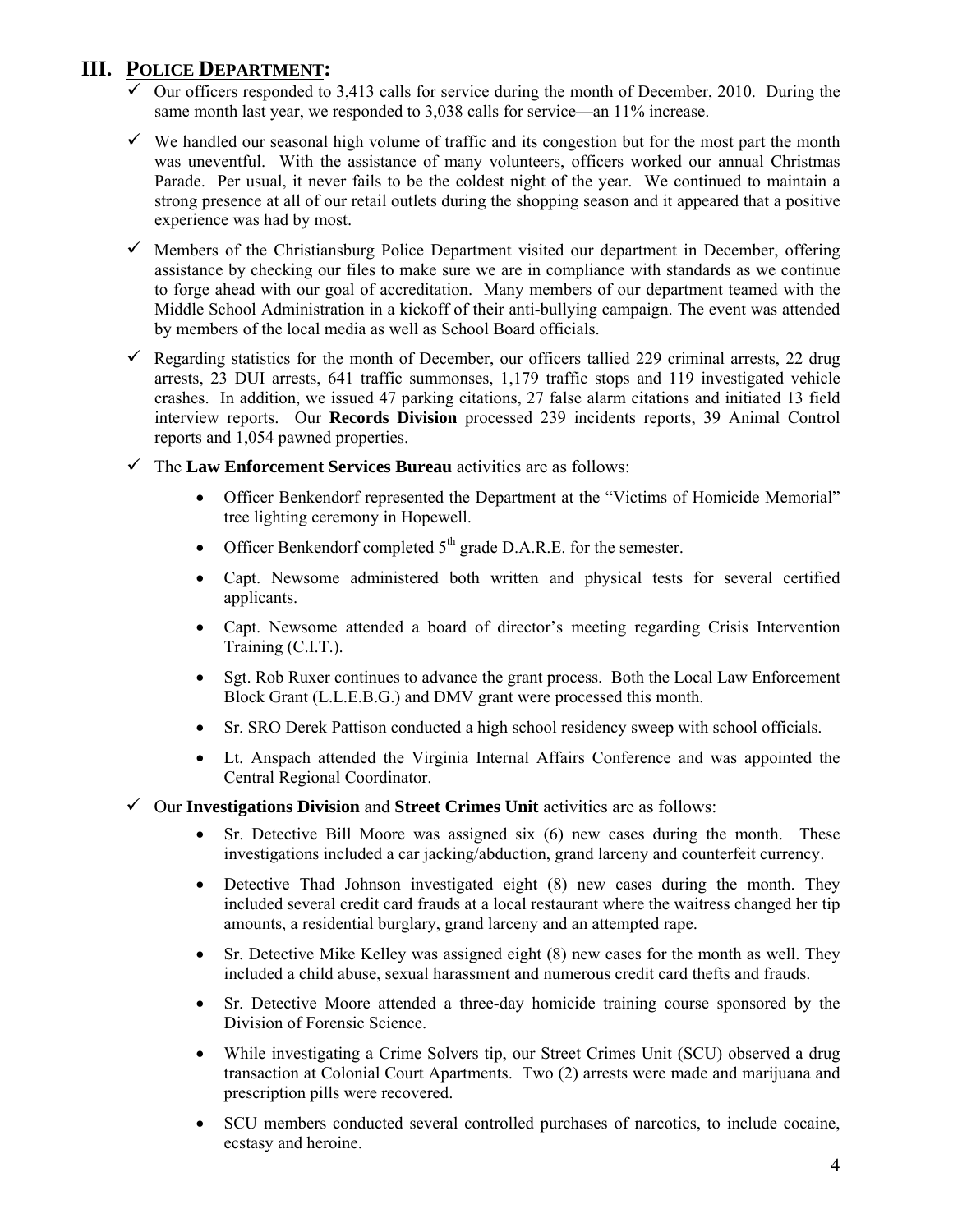# **III. POLICE DEPARTMENT** (CONTINUED)**:**

- SCU members investigated a Crime Solvers tip and arrested a wanted fugitive.
- SCU continued to do several trash pulls for narcotic investigations.
- With the assistant of the Virginia State Police Drug Diversion Unit, SCU is investigating numerous counterfeit prescription frauds that have occurred in the area.
- $\checkmark$  The **Operations Bureau** activities are as follows:
	- Patrol officers assisted Chesterfield County with a robbery investigation; the suspect was located and arrested at CHHS.
	- Numerous extra patrols have been conducted at our city parks and Shepherd Stadium due to a rash a vandalisms that occurred. .
	- Master Officer Eric Allen and his canine *Blitz* initiated five (5) drug arrests and one (1) weapons violation arrest for the month. .
	- Lt. Dann Ferguson and Officer Mike Foster attended the Dunlop House tree lighting event.
	- Sr. Officer Kenny Bish had the most notable arrest for the month as the result of a traffic stop. Upon further investigation, Officer Bish confiscated 16 pounds of marijuana and \$1,700.00 in currency.
- $\checkmark$  In an effort to increase visitors to the shelter, Sr. **Animal Control** Officer Stacey Arehart created a Christmas Coloring Contest which netted positive results. Several organizations assisted with the placement of animals during the holidays. Animal Control officers handled 104 complaints and adopted 27 animals out during the month of December. A total of \$500.00 in fees was collected.
- $\checkmark$  Our **Auxiliary Police** officers contributed 144 hours of service during the month of December. Duties included traffic detail and prisoner transports, Christmas Parade, and ride-alongs.
- $\checkmark$  Our **Sentinels** volunteered 22 hours of service to our community during the month with the majority of the duty being our Christmas Parade.

# **III. POLICE DEPARTMENT** (CONTINUED)**:**

 $\overline{\smash[b]{\mathcal{F}}}$  Lt. William Anspach, Sgt. Rob Ruxer and Sgt. Stephanie Early were nominated and selected as November's *Employees of the Month*. During the month, these three supervisors planned and executed the responses of our personnel, members of the Bureau of Alcohol, Tobacco, Firearms and Explosives, the Virginia State Police and members of the Alcohol Beverage Control Board regarding the policing of the Hell's Angels book signing event which came to our City on November 14, 2010. The event was attended by an estimated 200-300 Hell's Angels members and affiliates at a local business on the south end of town. What could have been a significant threat to the safety of our citizens was thwarted by the extensive collaboration and preparedness of our local and fellow law enforcement agencies. The effective, competent leadership provided during this entire operation provided a sense of pride within the Department.

For their expertise and leadership during this event, Bill, Rob and Stephanie were each rewarded with a gift certificate to Buffalo Wild Wings Restaurant.

| <b>Crime</b>           | December 2009 | December 2010 | <b>Percentage of</b><br><b>Increase/Decrease</b> |
|------------------------|---------------|---------------|--------------------------------------------------|
| Aggravated<br>Assaults |               |               | $0\%$                                            |
| All criminal arrests   | 219           | 229           | 4%                                               |
| Arson                  |               |               | $0\%$                                            |
| <b>Burglaries</b>      |               |               | 33%                                              |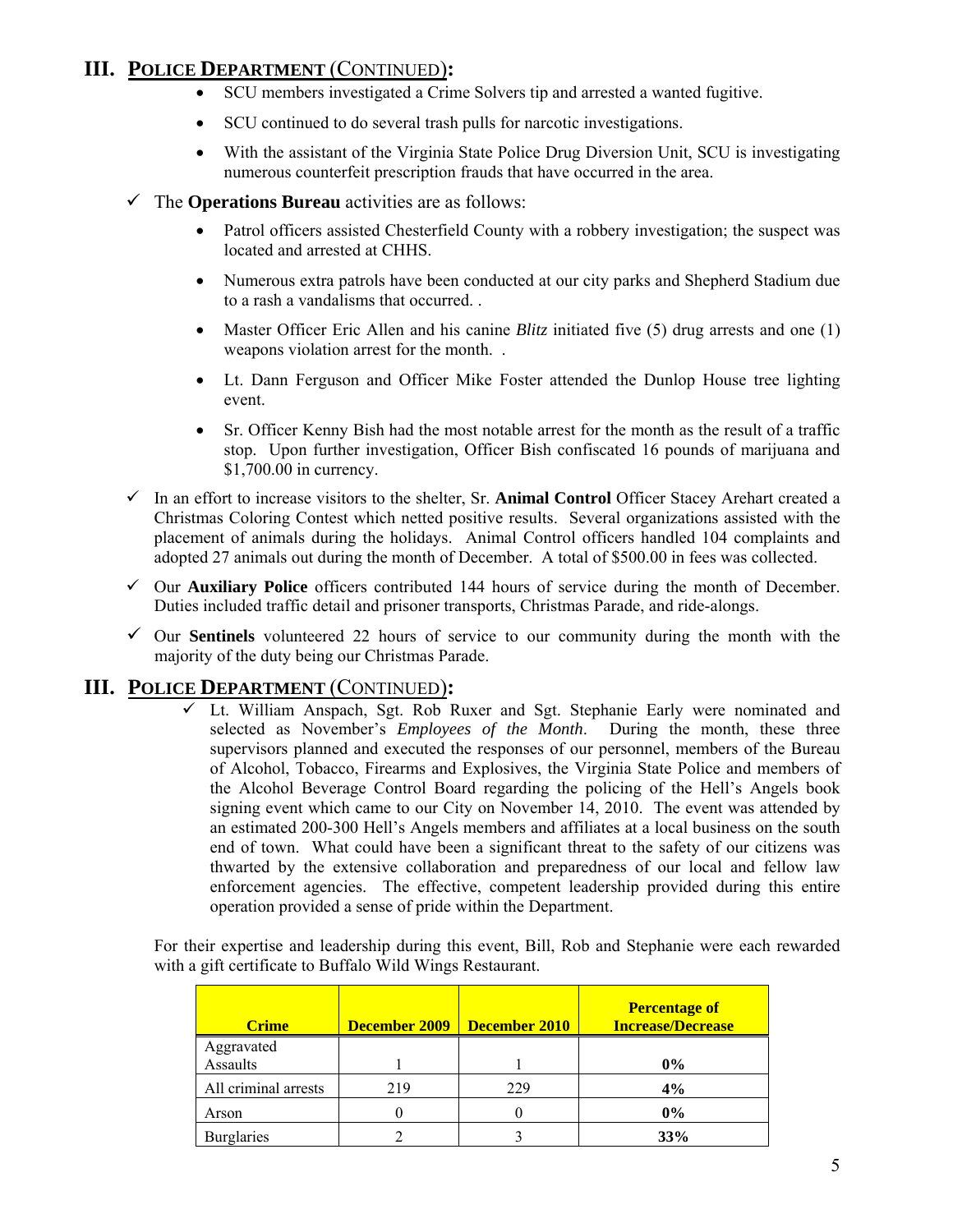# **III. POLICE DEPARTMENT** (CONTINUED)**:**

| Calls for services      | 3,038                            | 3,413                           | 11%                       |
|-------------------------|----------------------------------|---------------------------------|---------------------------|
| <b>DUI</b> arrests      | 19                               | 23                              | 17%                       |
| Larceny                 | 73                               | 55                              | 25%                       |
| Motor Vehicle<br>thefts | 3                                | 1                               | $-67%$                    |
| Robberies               | 4                                |                                 | $-75%$                    |
| Shoplifting arrests     | 51                               | 42                              | $-18%$                    |
| Simple Assaults         | 15                               | 20                              | 25%                       |
|                         |                                  |                                 |                           |
|                         | <b>PART I (Serious) OFFENSES</b> |                                 |                           |
|                         |                                  |                                 |                           |
| December 2010           | <b>Number</b><br>Reported        | <b>Number</b><br><b>Cleared</b> | <b>Percentage Cleared</b> |
|                         | 81                               | 66                              | 81%                       |

# **IV. FIRE & EMS DEPARTMENT:**



| <b>EMS Division:</b>         |    |                       |    |                      |    |
|------------------------------|----|-----------------------|----|----------------------|----|
| Abdominal pain               |    | Diabetic Problem      | 5  | Psychiatric Problem  |    |
| <b>Altered Mental Status</b> | 3  | Fall                  | 27 | Sick Person          | 16 |
| Assault                      |    | Headache              |    | Stroke/CVA           | 10 |
| Back Pain                    | 4  | Heart Problem         |    | Traffic Accident     | 23 |
| <b>Breathing Problem</b>     | 31 | Heat/Cold Exposure    |    | Traumatic Injury     | 6  |
| Chest Pain                   | 30 | Hemorrhage/Laceration | 5  | Unconscious          | 14 |
| Choking                      |    | Overdose              | 5  | Other type EMS Calls | 37 |
| Convulsions/Seizure          |    | Pain                  |    |                      |    |
| M/A to Petersburg EMS        | 5  |                       |    |                      |    |
| M/A to Hopewell EMS          |    |                       |    |                      |    |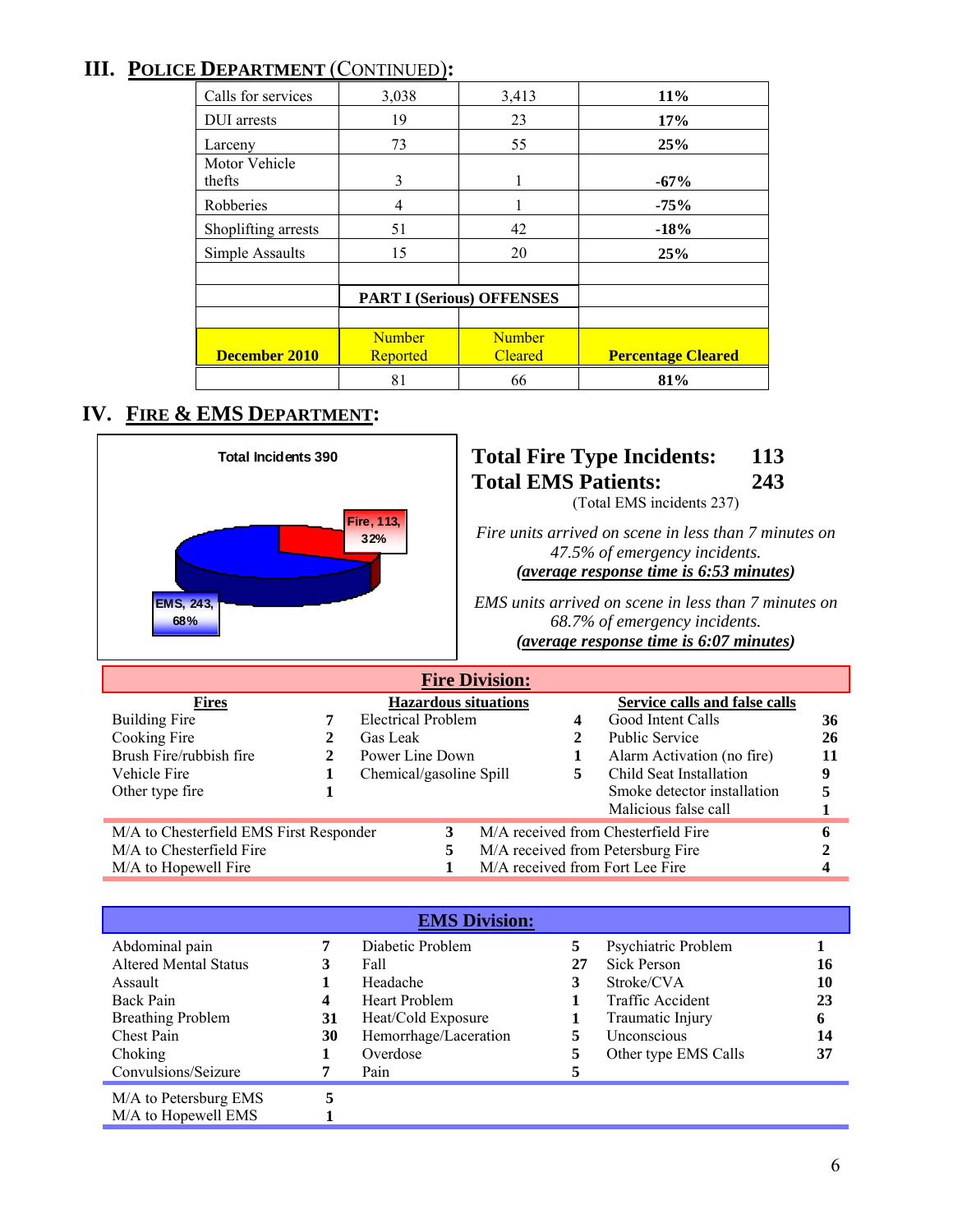

### **Significant Incidents**



**December 1, 2010:** Fire and EMS units responded to the 800 block of Temple Avenue for a single vehicle accident. The picture to the right is hard to see, but the hole in the windshield is from the driver's head going through it. The Driver was transported to MCV's level-1 trauma center and is expected to survive the injuries.

**December 2, 2010:** Fire units responded to English Village Apartments for an apartment fire. The cause of the fire was determined to be carelessly discarded smoking material. Fire damage was contained to a laundry basket and a wall. Smoke damage was found throughout the apartment. No injuries were reported.





**December 3, 2010:** Fire units responded to McDonald's on Southpark Circle for the report of a structure fire. The fire was located in a large grease fryer causing extensive damage to the cooking equipment. There were occupants inside the building when the fire ignited, but everyone was able to escape without injury. The business was closed for a large portion of the day for cleanup and health inspection.





**December 3, 2010:** Fire units responded to the 5200 block of Conduit Road for a report of a structure fire. The fire was located in the furnace with all fire damage contained to the furnace cabinet. No injuries were reported.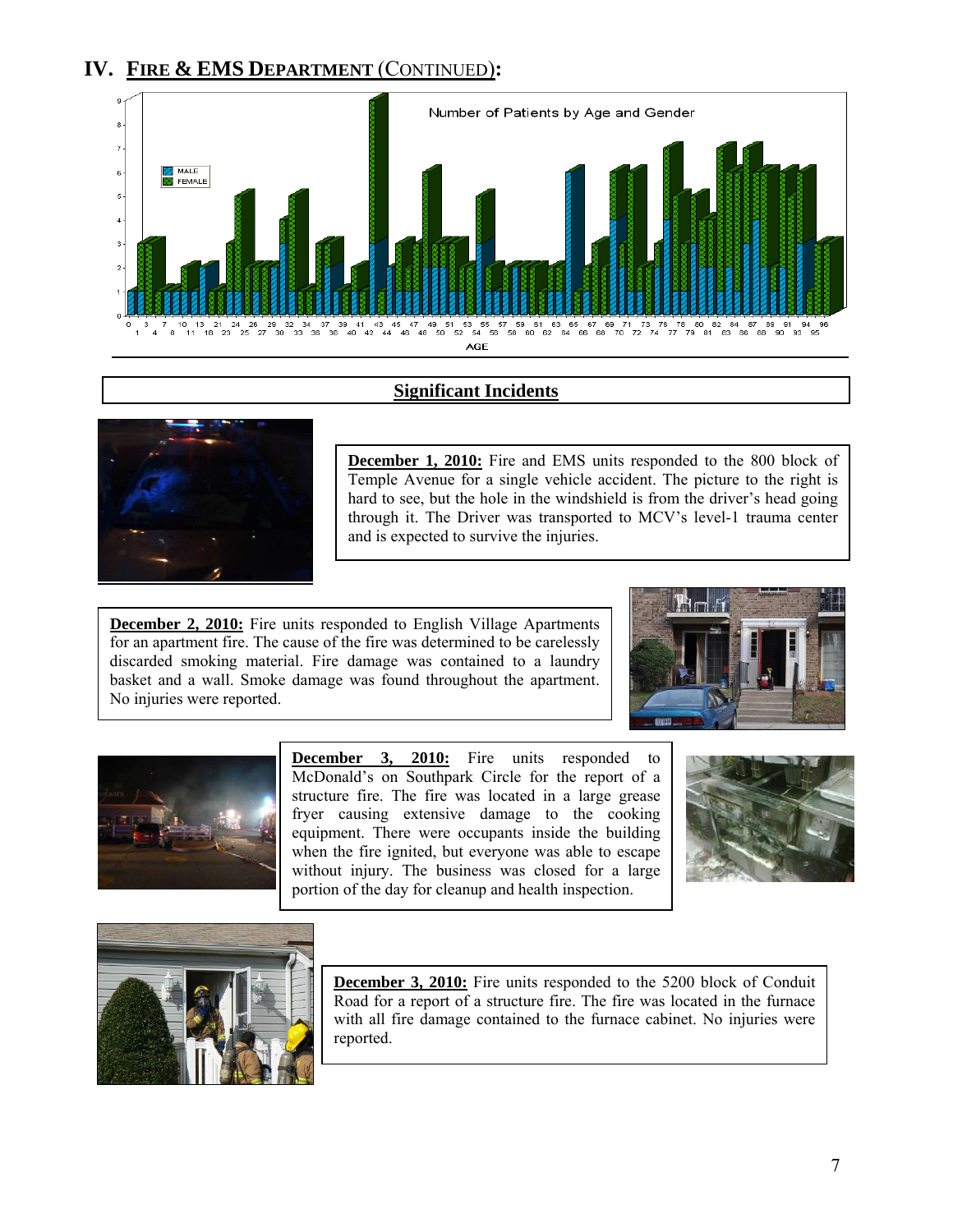**December 8, 2010:** Fire units responded to the 3200 block of Longhorn Drive for a large water leak from an upstairs heating unit. There was extensive water damage throughout the home. No injuries were reported.





**December 11, 2010:** Fire and EMS units responded to Temple Avenue at I-95 for a hit and run motor vehicle accident with significant damage. The fleeing vehicle was located and neither driver was injured.

**December 11, 2010:** Fire units responded to the 1300 block of Oakwood Drive for the smell of smoke in a home. After searching the home the fire was located coming from an electrical outlet on the exterior of the building. No injuries were reported.



 **December 13, 2010:** Fire units responded to Wal-Mart for vehicle fire up against the building. The fire was extinguished by employees with a fire extinguisher before it could extend to the building. No injuries were reported.



**December 30, 2010:** Fire units responded to the 900 block of Williamsburg Road for a house fire. The fire was contained to the laundry area. The source of the fire has been determined to be electrical. There were no injuries reported.

- **December 14, 2010:** Fire units responded to the 600 block of Fairlie Road for a possible house fire. Firefighters found the damper on a fireplace had not been opened causing the residence to become filled with smoke. There were no injuries reported.
- **December 25, 2010:** Fire units responded to I-95 for a 25 yard brush fire that had spread up the hill and into the trees. The fire was determined to be caused by a discarded cigarette. There were no injuries reported.
- **December 25, 2010:** Fire units responded to the 100 block of Boykins avenue for a report of a house fire. Firefighters found a short circuit had occurred in the panel box. A breaker tripped on the power pole allowing the fire to extinguish itself. There were no injuries reported.

**December 30, 2010:** Fire units responded to the 300 block of Mallard Drive for a house fire. The fire was contained to the basement area. The source of the fire has been determined to be excess lint in a dryer hose. There were no injuries reported.

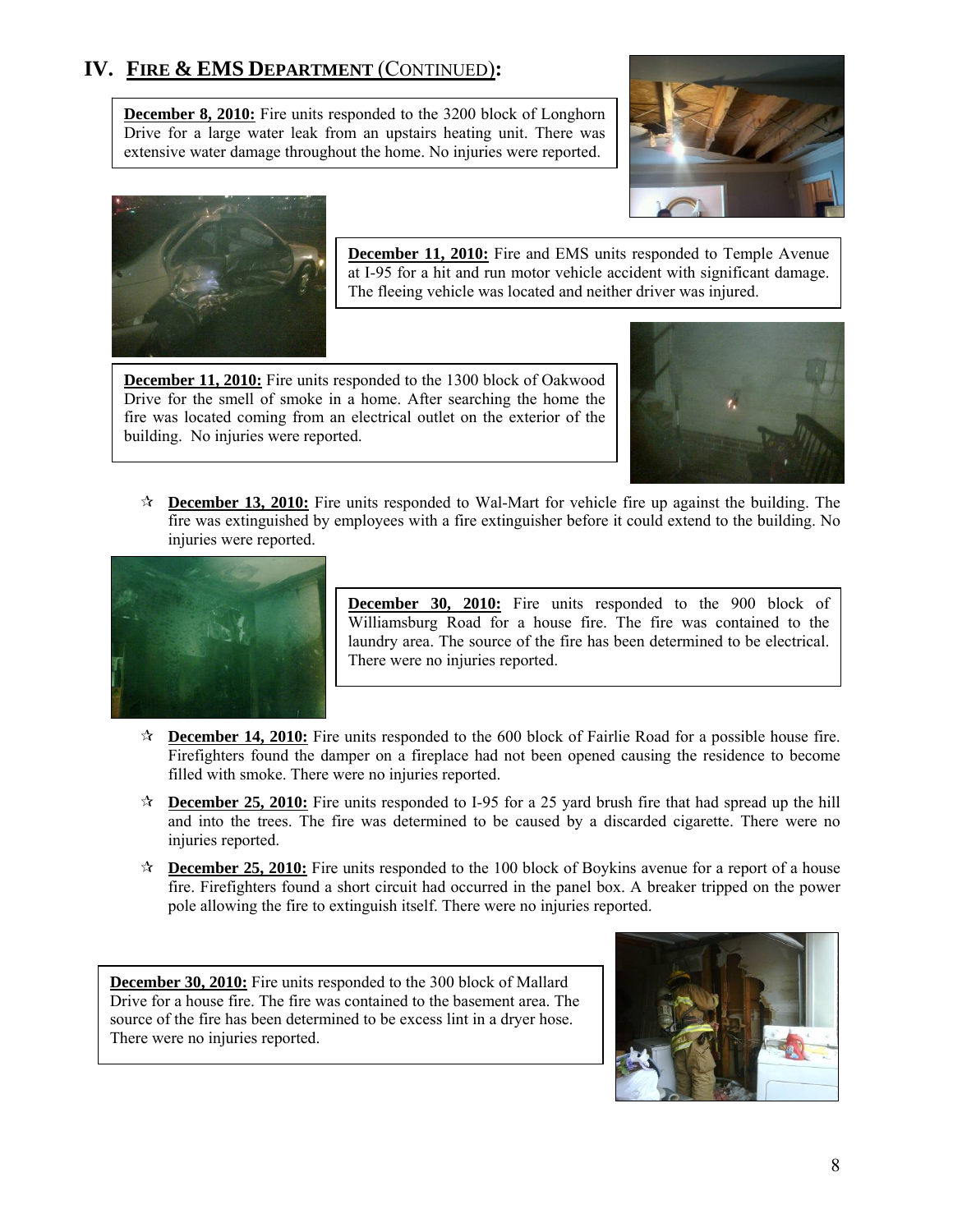#### **Training Division**

Total Personnel Hours Training for Month: **251 Hours**

| Description of training            | Hours |
|------------------------------------|-------|
| <b>ASHI Pro CPR</b>                | 48    |
| FF $1&2$ Train the Trainer         | 3.5   |
| Investigator Class In-Service      |       |
| <b>Ladder Training</b>             | q     |
| Miscellaneous Continuing Education | 177   |
| Other Fire Training                |       |

### **Deputy Fire Marshal's Office**

#### *Inspections: (total number of initial inspections: 59)*

- The Deputy Fire Marshal issued notices to 32 businesses that had not reported inspection of their fire suppression or detection system. The fire code requires that all commercial hood suppression system be inspected every 6 months, fire sprinkler systems every 3 months, and fire alarms every year. This office requires that those inspection reports be sent in for review. These businesses failed to do that. As of the end of the month, 15 businesses have not submitted these reports.
- $\checkmark$  The Fire Marshal's office received information about a vacant house insecure on James Ave. A notice of violation was sent to the owner. Building Inspections and the Deputy Fire Marshal checked the property and found it to still be insecure. The property was posted Uninhabitable by Inspections. The owner was later contacted and secured the property.
- $\checkmark$  The Deputy Fire Marshal continued to monitor a house on Lee Ave. The property is temporarily secured, but nothing has been done to remove the waste or permanently secure the property.
- $\checkmark$  During an inspection of a business dealer on the Boulevard serious electrical problems were noted throughout the building. They were advised to get an electrician in the building and correct these problems immediately.



- $\checkmark$  A business at Southpark Crossing was issued a notice of violation for trash and waste piled up behind the building. The manger advised that they could not access the dumpster because of the snow. The snow was from the previous week and the trash still was there.
- $\checkmark$  While checking the rear exit hallway at Southpark Mall the Deputy Fire Marshal came across a rear door standing open behind on of the businesses. Several fire code violations were noted to include waste, storage in front of the electrical service, improper locks on an exit door, and a fire extinguisher obstructed. The business was advised to correct the violations.
- $\checkmark$  A notice of violation was issued to Southpark Mall for not clearing the sidewalks of snow. This obstructed the means of egress from the Mall. They had cleared the main entranceways, but did not do all of the rear hallway exit doors or the exit doors from Regal Cinemas. This causes a serious problem if someone needed to exit the building during an emergency.

#### *Investigations*:

Regina Hite was found guilty of Arson and Insurance Fraud on December 13<sup>th</sup>. She was an occupant involved in a house fire on March  $14<sup>th</sup>$  at 313 Moorman Ave. The trial went three days Friday, Saturday, and ended on Monday. The Deputy Fire Marshal spent about 6 hours on the witness stand explaining the origin of the fire and items that were missing from the house at the time of the fire.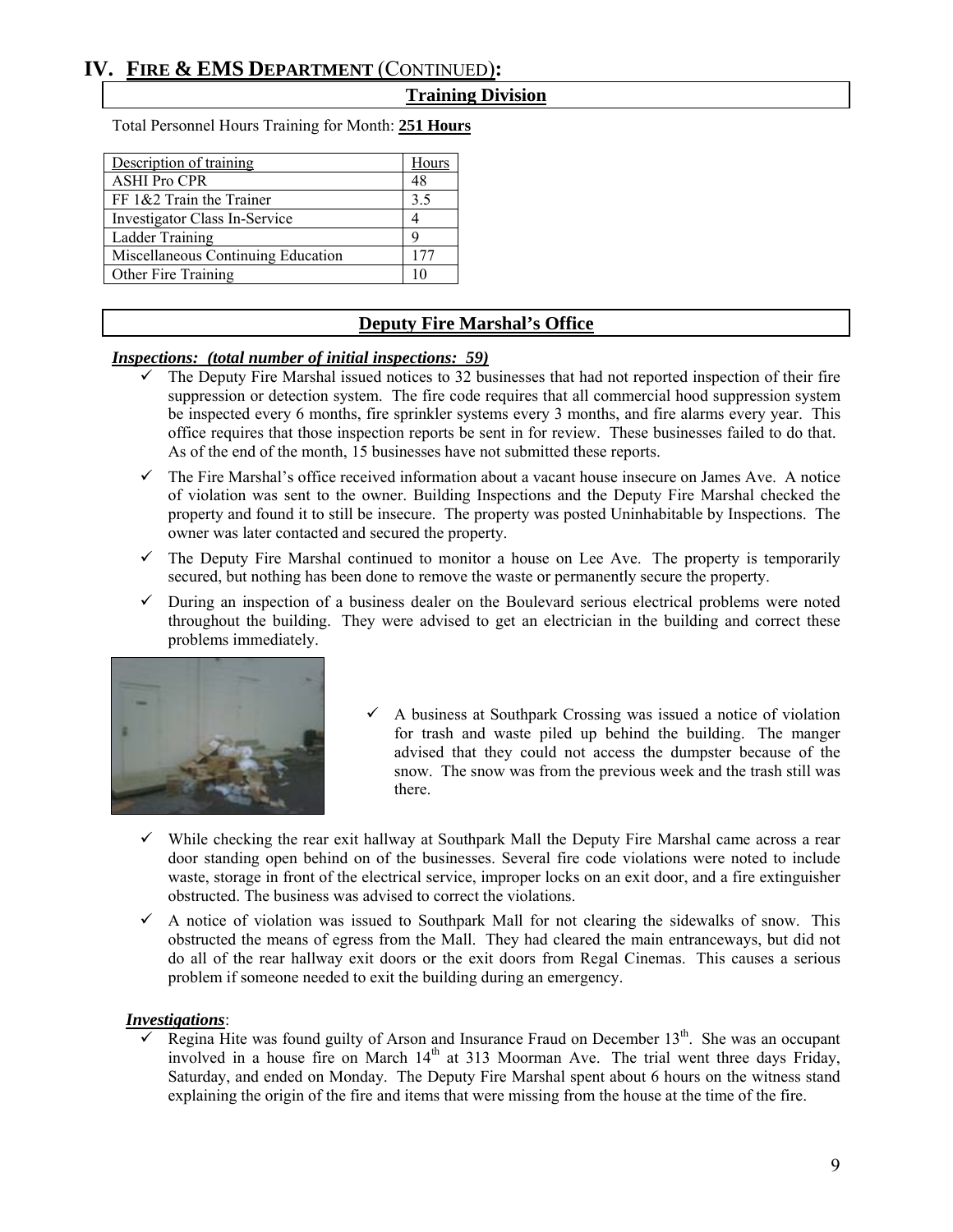

She will be sentenced in March. The co-defendant James Wyche was found not guilty on his charges.

- $\checkmark$  The Deputy Fire Marshal responded to investigate an apartment fire at English Village Apartments. The investigation determined that the fire was accidental due to careless discarded cigarettes in a trash container.
- $\checkmark$  Fire units requested the Deputy Fire Marshal to respond to Value Place because a tenant had attempted to remove the smoke detector from his room. This caused the fire alarm to activate. The tenant was identified and confessed that he attempted to remove the detector. He was charged with violating the fire code, tampering or removing a smoke detector. His trial date is January 5<sup>th</sup>.
- $\checkmark$  The fire marshal's office investigated a house fire on Williamsburg Road. The cause of the fire was determined to be an overloaded electrical fuse panel.
- $\checkmark$  Chesterfield County Fire Marshal's Office requested assistance with an investigation in Matoaca. They were busy on a major fire at an apartment complex and needed assisted with the investigation. The fire had occurred the night before and had killed the family pets. The fire was caused by faulty electrical wiring near the breaker panel.



- $\checkmark$  The Deputy fire Marshal responded to an apartment fire in Old Buckingham Station Apartments in Chesterfield. The fire destroyed a three-story apartment building. Because of the heavy amounts of structural damage, entry was never made into the building. The fire was determined to have originated in a first floor apartment, possibly on the exterior patio. Chesterfield Fire Marshal's Office is still investigating.
- $\checkmark$  The three defendants charged with dumping fuel oil on a property in the 300 block of Royal Oak were found guilty and ordered to pay restitution to the Fire Department. This incident was in August. The fuel was dumped on the property. It then went down Jackson Ave and then two blocks down Royal Oak. The Department of Environmental Quality will be attempting to collect expenses for their response to the spill.

### **Volunteers**

 $\checkmark$  Volunteer personnel were on duty in both operational and support roles for  $1,442$  hours during the month of November. This is equivalent to 5.94 FTE (full time employees). The Volunteer's participation in staffing as well as many other responsibilities continues to save the city significant tax dollars.

The volunteer membership sponsored its first annual Christmas dinner and awards ceremony. The following awards were presented:

FF/EMT Heather Smith – Life Saving Award Administrative Assistant Lisa Sheppard – Volunteer Life Membership Lieutenant Joe Boisseau – Volunteer Life Membership Chief A.G. Moore – Volunteer Certificate of Appreciation Deputy Chief Dave Salot – Volunteer Certificate of Appreciation Lieutenant Eric Albert – Volunteer Certificate of Appreciation

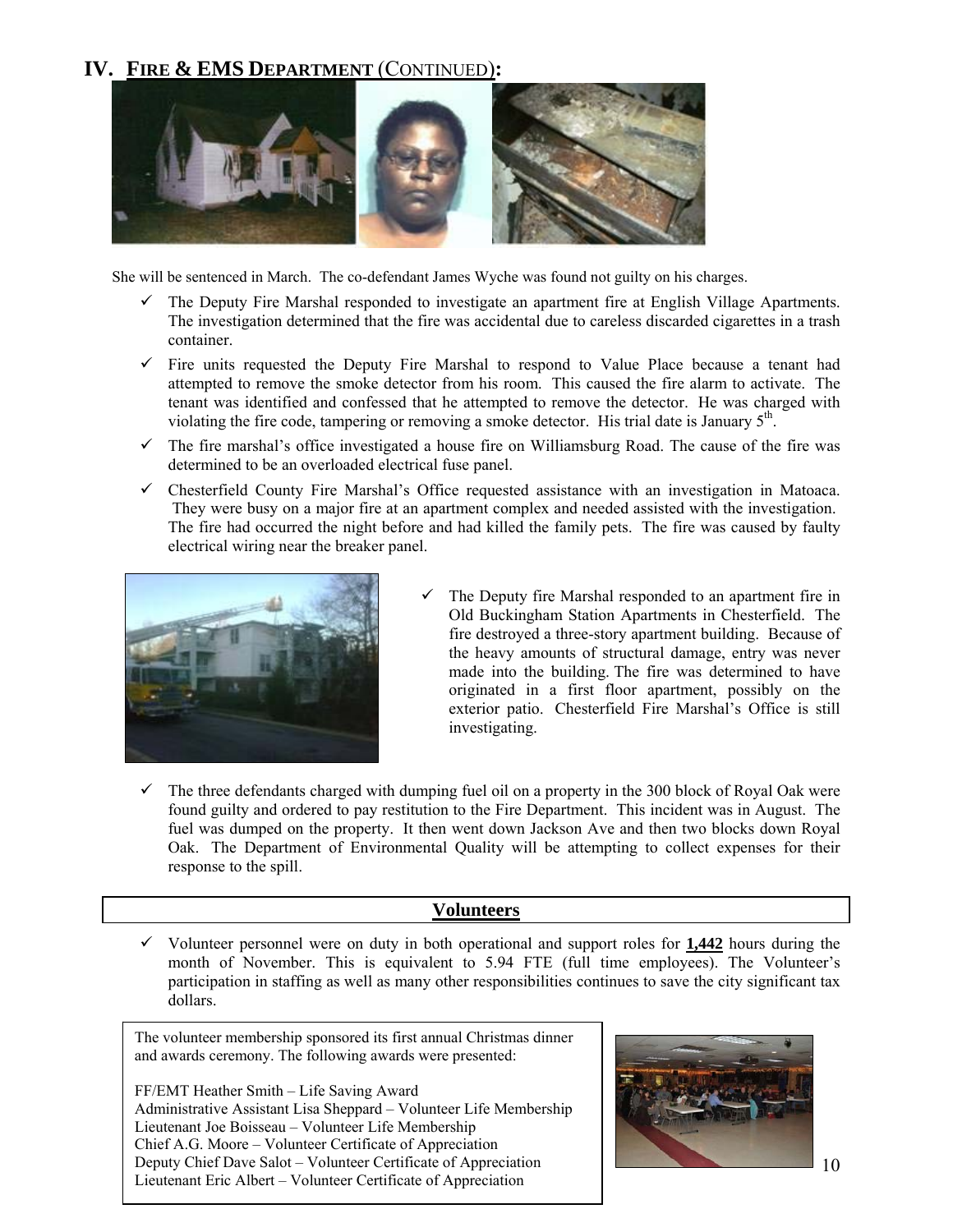

# **Emergency Management Division**

The planning process has begun for the next CERT new member's course. This class will be funded using grant funds. March 2, 2011 Introduction, CERT Overview & Organization, Disaster Preparedness<br>March 7, 2011 Terrorism/CEI March 7, 2011 Terrorism/CERT Organization (ICS)<br>March 9, 2011 Search & Rescue Search & Rescue March 12, 2011 CPR & Basic First Aid (9-5:00) March 14, 2011 Triage & Disaster Psychology March 16, 2011 Fire Safety March 21, 2011 Exercise and Graduation

- $\approx$  On December 13, 2010, the CERT had their quarterly meeting. The December meeting is a Pot Luck dinner used for team building. In 2010 we had 10 new CERT members trained. The 2011 Continuing Education schedule is under development.
- $\star$  Emergency Management is in the process of developing a table top exercise for city departments. This exercise is planned for March 15, 2011. This is the same day as the statewide tornado drill.
- $\star$  Emergency Management continues to monitor winter weather forecasts and offer planning and support to departments when needed. While the Christmas winter storm had a significant effect on travel there was limited effect on Emergency Services during the event.

# **Communications Division**

**1,143 Total 911 calls**



| Total phone calls processed:           | 7,896 |
|----------------------------------------|-------|
| Total 911 Calls processed:             | 1,143 |
| Landline 911<br>399                    |       |
| Cellular 911<br>-744                   |       |
| Total calls requiring service:         | 3,412 |
| 911 Hang-up calls:                     | 155   |
| (Requiring follow-up to check welfare) |       |
| Criminal Warrants processed:           | 199   |
| Calls handled from police lobby phone: | 200   |

# **Other Points of Interest**



Firefighter Geoff Turner was honored by John Randolph Medical Center as the Basic Life Support Provider of the year. Geoff was selected for this honor by his peers in the EMS field from throughout the Tri-City area. Pictured with him are some of his shift partners that attended the dinner in his honor.

Colonial Heights Fire and EMS was honored by John Randolph Medical Center as EMS Agency of the year. Colonial Heights was selected for this honor by our peers in the EMS field from throughout the Tri-City area.

| Certificate of Recognition                                                                                                                                                                                                                  |
|---------------------------------------------------------------------------------------------------------------------------------------------------------------------------------------------------------------------------------------------|
| This nettilles that                                                                                                                                                                                                                         |
| Colonial Heights Fire & EMS                                                                                                                                                                                                                 |
| Is therefore nominated for the award Agency of the Year as selected by its peers and recognized<br>by John Randolph Medical Center in the city of Hopewell, VA. On this, the nineteenth day of<br>November, the year two thousand and test. |
|                                                                                                                                                                                                                                             |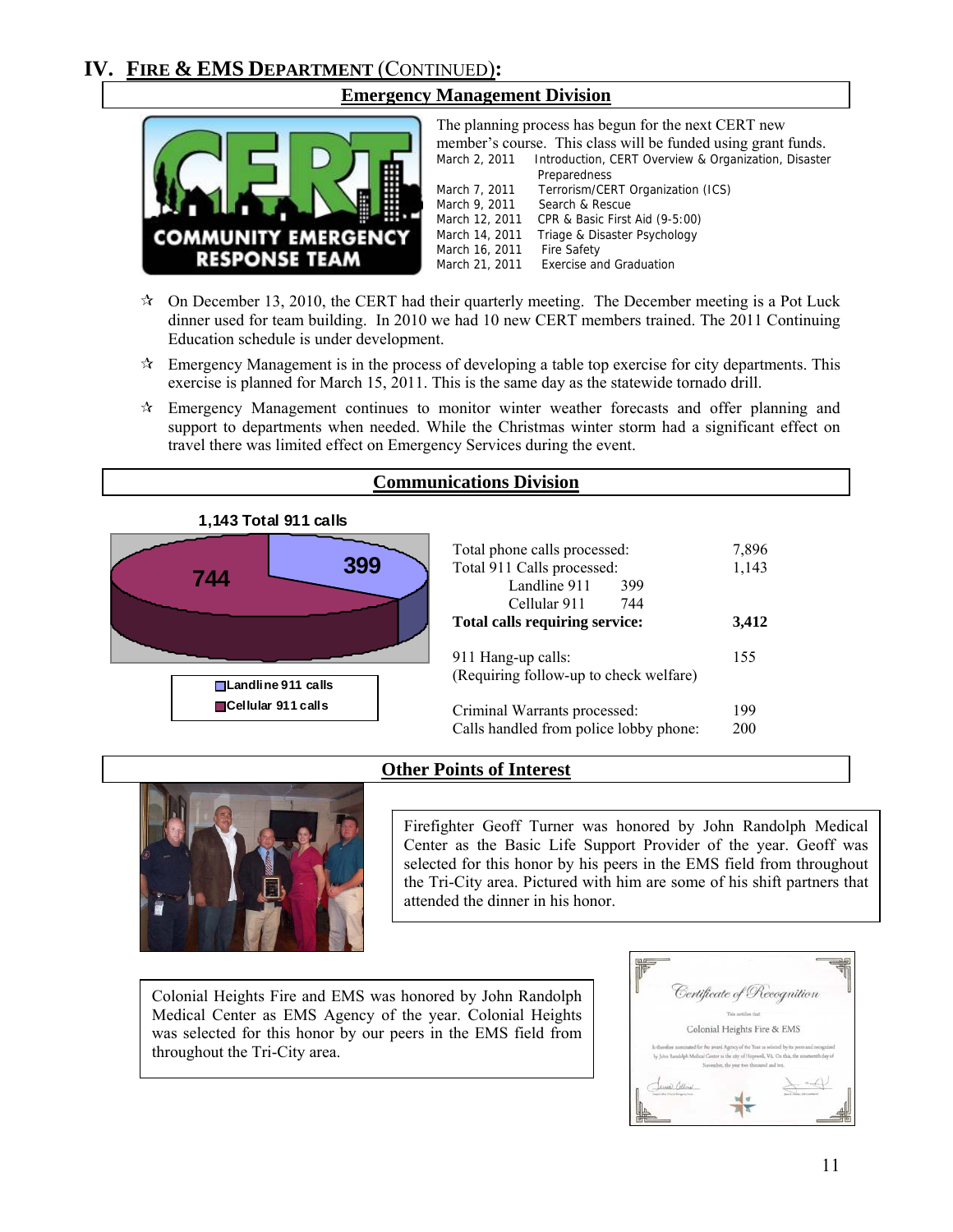

Lieutenant Joe Boisseau was honored with "Life Membership" to the Volunteer Fire Department. Joe served several years as a volunteer before being hired by the city. Joe has remained committed to creating a strong relationship between the career and volunteer staff of the department.

Administrative Assistant Lisa Sheppard was honored with "Life Membership" to the Volunteer Fire Department. Lisa has served the department for many years treating each of the volunteers as members of her own family. The entire department is thankful for the personal caring touch she displays with each of our employees and volunteers.





Volunteer EMT Heather Smith was honored with the "Life Saving Award" for her efforts reviving a patient at a local restaurant. Heather was working as a waitress at the restaurant when a customer went into cardiac arrest. Her quick action in giving CPR allowed the patient to be revived before arriving at the hospital.

# **V. FINANCE DEPARTMENT:**

Checks processed:

| General Fund   | 439   |
|----------------|-------|
| Payroll Checks | 647   |
| Other          | 84    |
| Total          | 1.170 |

- Three (3) alarm citations were processed during December.
- **Auditing** Normal financial reviews, account payable review, bank reconciliation, daily cash report procedures and preparation of Sales & Use Tax return. This position also covered/assisted for Accounts Payable and Utility Billing Office when required. Process continued on outstanding unclaimed property reporting requirements and reissued required checks. Cost Allocation report for Fiscal Year 2010 was continued.
- **Purchasing** 178 total purchase orders were completed with 136 being processed by the purchasing and 51 departmental purchases being reviewed as compared to 1787 being completed for the same period in 2009. In addition 120 check requests were prepared by departments which are not processed by Purchasing.
- **Bids Issued/Opened during the month:** 
	- ° **Invitation # 10-122902-977 Heavy Rescue Pumper** This seal bid was issued on November 19 with a bid opening date of December 29. Only one bid was received. The Fire Department is reviewing the bid and their specifications.
	- ° **Invitation # 10-122902-978 Bill Paying Services** This seal bid was issued on December 3, with a bid opening date of December 22. Five proposals were received, and will be reviewed.
	- ° **Invitation # 10-012503-979 Demolition of City Property, (Old CHBC)** This sealed bid was issued on December 17, with a bid opening date of January 25. There will be a mandatory pre-bid conference on January 11.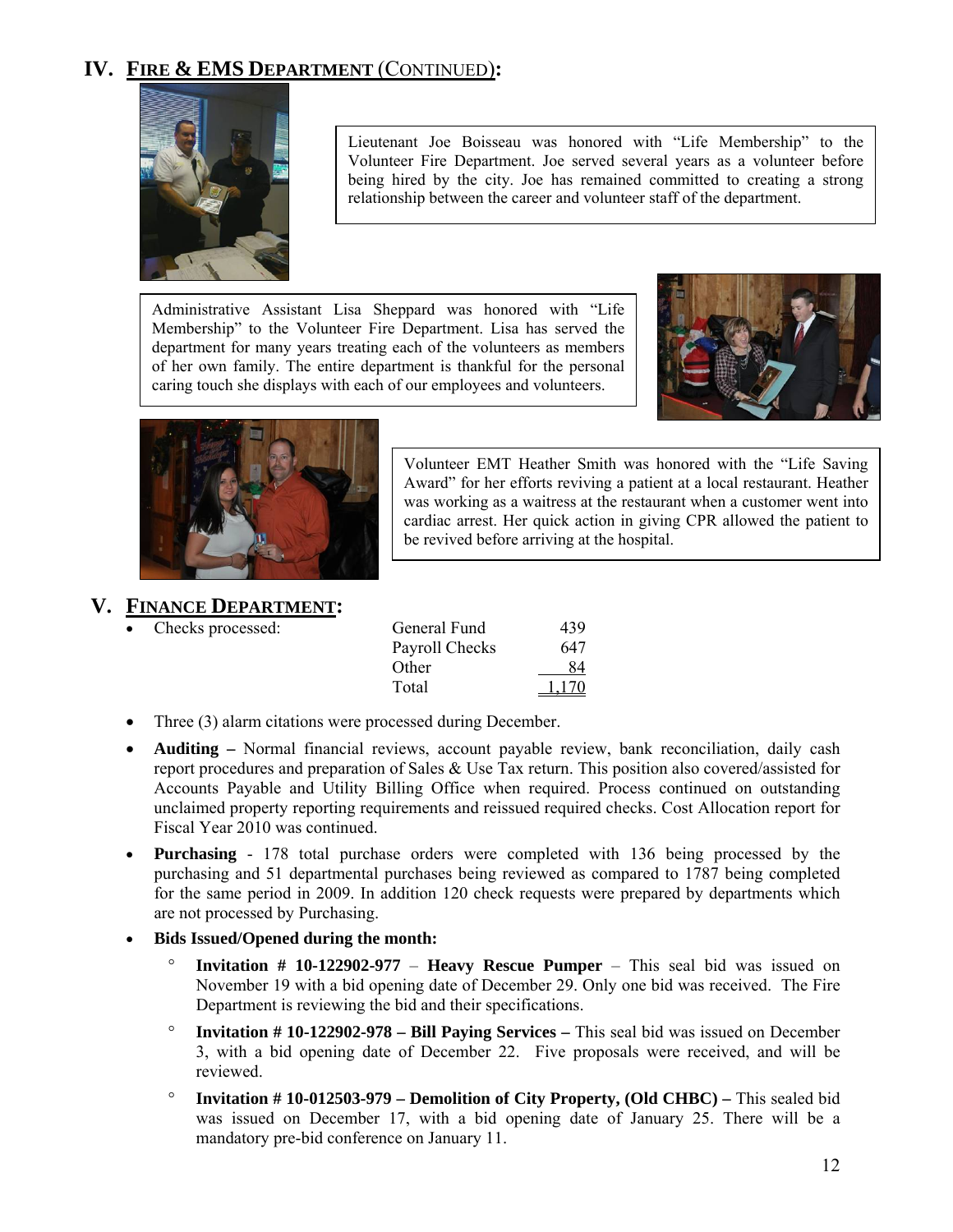# **V. FINANCE DEPARTMENT** (CONTINUED)**:**

**Invitation # 10-02103-980 – Audit Services –** This proposal was issued on December 30, with a proposal due date of January 31.

# • **Other Purchasing Activity**:

- ο Purchase Order issued for a pickup truck with mounted snow & ice control spreader and plow.
- ο Lease contract executed for a copy machine for the Sheriff's Office.
- ο Purchase Order issued to trim and cut down various trees in the City.
- ο Sand and salt for snow removal ordered.

# • **General/Citizen Claims:**

 A claim was filed by Verizon for damage to a Verizon 50 pair cable by City workers while working at 100 Swift Creek Lane.

# • **Property Claims:**

 A driver, charged with DUI, struck the guardrail on Temple Avenue. A Purchase Order was issued for the repair cost of \$3,907.

# • **Automobile Claims:**

- A vehicle, parked at the Recreation Department, was vandalized. Tires were slashed, outside mirrors broken, front windshield broken, and paint was thrown on the vehicle. The vehicle was declared totaled by the City's Insurance Agent.
- **Utility Billing** During December:
	- $\bullet$  Bi-monthly Utility Bills Sent 3,629
	- Delinquent Notices Sent 774
	- Delinquent Notices Percentage 18.8%
	- **•** Services cut off for nonpayment on December  $14<sup>th</sup>$  was 136.
- Work orders for December 2010:
	- $\blacksquare$  Leaks 27
	- $\blacksquare$  New Accounts 53
	- **•** Terminations 81
	- $\blacksquare$  Extensions 68
	- $\blacksquare$  Clean 3
	- **•** Emergency Cut Off None
	- Pulled None

# **VI. HUMAN RESOURCES DEPARTMENT:**

# • **Advertisements**

Department Position Fire & EMS Firefighter

Office on Youth Site Supervisor (Part-time)

### • **Applications & Testing**

A total of 14 applications were received for the Site Supervisor (Part-time) position in the Office on Youth.

### • **Training**

New employees continue to complete required ICS and VML University on-line training courses.

### • **Miscellaneous**

An HR Liaison Committee meeting was held on December 2, 2010, which included discussion on the following topics: FMLA and Sick Leave Usage, Sick Leave Bank, New Employee Offer Letters, and Emergency Contact Forms.

# • **Workers Compensation**

The following workers' compensation reports were filed during the month of December 2010: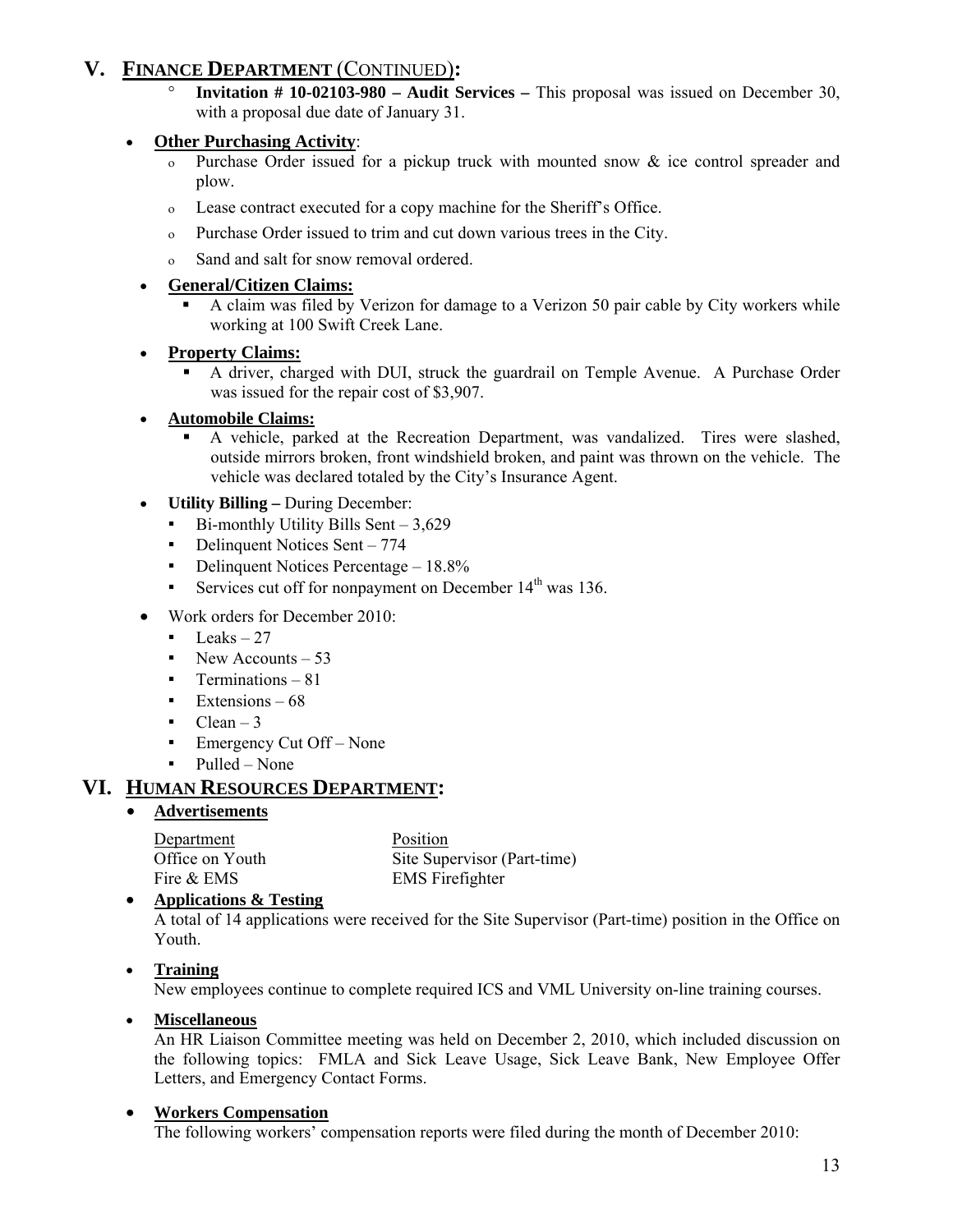# **VI. HUMAN RESOURCES** (CONTINUED)**:**

Date Department Description of Injury

12-03-10 Comm. of Revenue Desk drawer fell and hit left foot causing redness.

12-08-10 Public Works Pain and bruise to right foot from vehicle during leaf pickup.

# **VII. INFORMATION TECHNOLOGY DEPARTMENT:**

- $\overrightarrow{x}$  The City's web site had 43,601 visits in the month of December with 68,236 page views, including 2,644 visits to the City job listings page. The top five pages visited after the home page were: Library, Jobs, Purchasing RFPs, Real Estate Assessment Search, and Fire & EMS. City department websites were updated in December with department head biographies and photographs.
- $\star$  Citizens submitted and city staff processed 176 service requests and questions through the "Citizens Action Center" online during the month of December. The FAQs were viewed 1,001 times during this same period.
- $\star$  December's City e-News was distributed via email to 4,133 customers. The City of Colonial Heights' Facebook Page now has 1,795 fans. In addition, a new Facebook page was launched in December for the Recreation & Parks Department.
- $\mathcal{R}$  Proactive Information Management completed 71 hours of IT service and maintenance for City departments in December.

# **VIII. LIBRARY:**

- $\approx$  The library staff circulated 19.373 titles in December.
- $\approx$  The public computer center was used 1,657 times.
- $\approx$  49 children participated in storytime.
- $\approx$  109 residents registered for new library cards, and an average of 547 residents used the library each day.
- $\approx$  The library's meeting rooms were used 78 times.
- $\approx$  2.941 residents visited the Colonial Heights Virtual Library to retrieve 466 articles from their homes and offices.

# **IX. RECREATION & PARKS:**

#### **Recreation Division**

In the month of December the Recreation Department moved their activities indoors for the Winter. Youth basketball practices are officially underway and games will begin in early January. Recreation staff and volunteers spent time spreading Holiday cheer with the annual Santa's Calling and Santa's Workshop events. Work continues on the Spring and Summer 2011 Activity Guide for release in late February.



# **Santa's Calling**

On Tuesday December 21 and Wednesday December 22 the Colonial Heights Recreation and Parks Department made phone calls to registered Colonial Heights children from the "North Pole!" Santa and his operators called 80 children over the two nights to discuss their Christmas Wish

Lists'. A special thanks to Colonial Heights staff members Harold Caples, Jeff Faries and Tom Gates, and resident David Lynch, for being Santa's. Also a special thanks to Colonial Heights staff members Jennifer Carpenter, Abby Lynch, Lisa Smith, Karla Ramsey, Deborah Rose and Joni Bowman for being our North Pole Operators.

#### **Youth Wrestling Tournament**

On Sunday December  $12<sup>th</sup>$  the Colonial Heights Youth Wrestling program hosted a Youth Wrestling tourn-ament at Colonial Heights High School. A total of 92 wrestlers registered and participated in the tournament. Wrestlers from the Tri-cities area, Richmond, Northern Virginia and Virginia Beach traveled to participate in the tournament. Proceeds from the tournament will support the CH Wrestling Club. All wrestlers did a great job in the roundrobin formatted tournament.



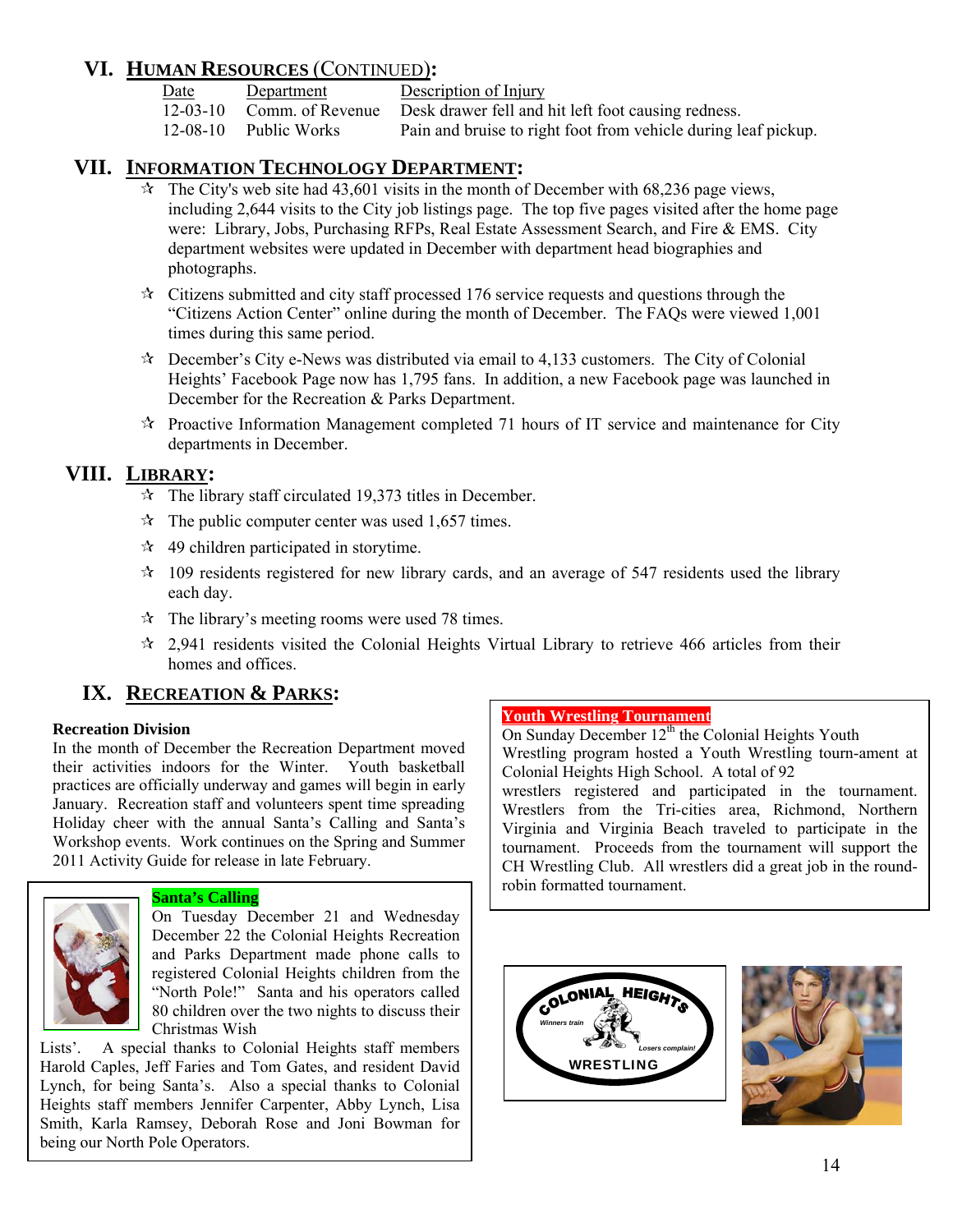# **IX. RECREATION & PARKS** (CONTINUED)**:**

| <b>Athletics</b>                             | <b>2010</b> | 2009            |
|----------------------------------------------|-------------|-----------------|
| Youth Basketball Registration                | 3431        | 329             |
| <b>Youth Open Gym Basketball</b>             | 21          | 49              |
| <b>Adult Open Gym Basketball</b>             | 5           | 10              |
| <b>Youth Wrestling</b>                       | 28          | 31              |
| <b>Activities/Programs</b>                   | 2010        | 2009            |
| <b>POWER</b>                                 | 6           |                 |
| Santa's Calling                              | 80          | 97              |
| Santa's Workshop and Lunch                   | 44          | n/a             |
| School's Out Activities                      | 14          | <b>29</b>       |
| Disney On Ice - Princess                     | 25          | n/a             |
| Movie Nght                                   | 10          | n/a             |
| <b>Teen After School Program</b>             | 21          | n/a             |
| <b>Instructor Based Programs</b>             | 2010        | <b>2009</b>     |
| Karate                                       | 13          | 16              |
| Zumba                                        | 13          | n/a             |
| Tae Box                                      | 14          | 18              |
| <b>Facility Usage</b>                        | <b>2010</b> | <b>2009</b>     |
| Community Room Attendance                    | 1,643       | 1,630           |
| Community Room Reservations                  | 29          | $\overline{27}$ |
| <b>Teen Center Attendance-CH-IS Students</b> | 78          | 219             |
| <b>Teen Center Attendance CHVIS Students</b> | 223         |                 |

**Teen Center Attendance**

| <b>Mon-Thurs Peak Hours</b> | $3:00-7:00$ pm |
|-----------------------------|----------------|
| <b>Fri-Sat Peak Hours</b>   | $4:00-8:00$ pm |
| <b>Sunday Peak Hours</b>    | $1:00-2:00$ pm |

# **Agency on Aging**

| <b>Agency on Aging Activities</b>      | <b>2010</b> | 2009     |
|----------------------------------------|-------------|----------|
| AARP                                   | 40          | 44       |
| Bingo in Center                        | 42          | 86       |
| Bowling                                | 160         | 128      |
| <b>Bridge Party</b>                    | 48          | 124      |
| <b>Bridge Tournament</b>               | 96          | 96       |
| Christmas Dinner                       | 135         | 112      |
| Cookie Day                             | 30          | 40       |
| Santa's Workshop-Crafts                | 39          | $\Omega$ |
| Sean Gleason's Retirement Open House   | n/a         | 100      |
| Senior Club Reception for Sean Gleason | n/a         | 68       |
| Senior Club Board Meeting              | 12          | 0        |
| Senior Club Meeting                    | 96          | 138      |
| Sing A-Long                            | 42          | 45       |
| Sing A-Long-CH Health Center           | 13          | 12       |
|                                        |             |          |

#### **Santa's Workshop and Lunch**

The Workshop and Lunch with Santa was a great success. We had several craft workshops for the children to enjoy. Participants decorated cookies, colored Christmas items, and made ornaments. The day ended with lunch and a visit from Santa Clause. This program was co-sponsored with the Colonial Heights Quarterback Club.

#### **Teen Christmas Party**

Participants enjoyed musical chairs, pong toss, table hockey, free food, raffle drawing, and guess the number of M&M's, during our annual Christmas Party. All participants for the night had the chance to win prizes, gifts and or a gift card.

#### **Skatepark now unsupervised**

In an effort to increase the amount of use and availability of the Skate Park the Recreation Department has changed operational procedures for the Skatepark facility located behind the Colonial Heights Vocational School building. Effective December 1, 2010 the skate park became an unsupervised facility. There will be no staff member on-site and the Skatepark will remain open daily from 9:00am to dark. In case of inclement weather the Skatepark will be closed. The new changes will allow more skateboarding enthusiasts to utilize the Skatepark when it is convenient for them, as long as the rules are adhered to.

| <b>Total Participants</b> | <b>2010</b> | 2009 |
|---------------------------|-------------|------|
|                           | 1926        | 2204 |

# **Senior Citizens Christmas Dinner**



**Lunch with Santa** 

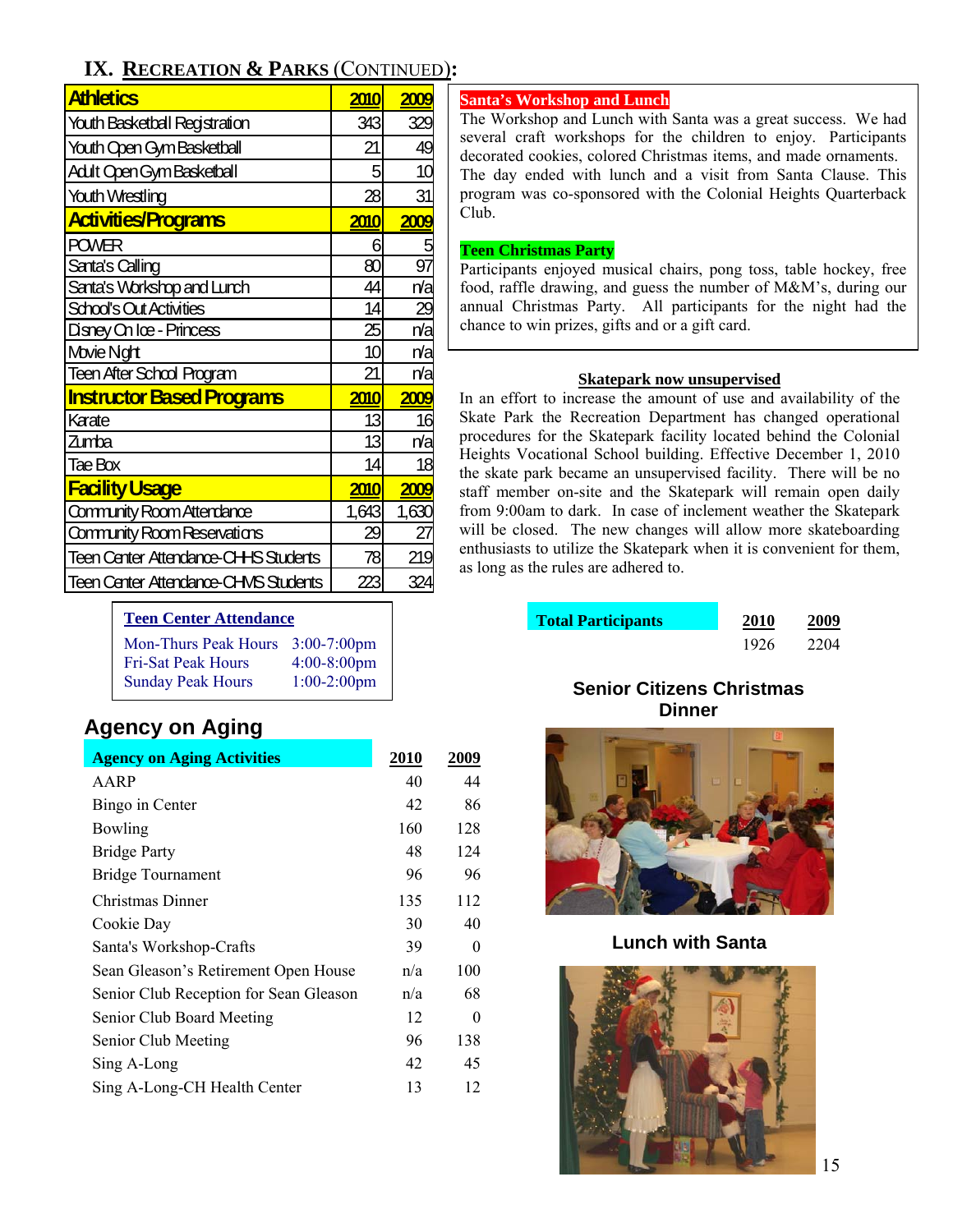# **IX. RECREATION & PARKS** (CONTINUED)**:**

| <b>Fitness</b>                 | 2010         | 2009 |
|--------------------------------|--------------|------|
| <b>Strength Training Class</b> | 140          | 146  |
| Sit Down Exercises             | 126          | 315  |
| Floor Exercises                | 56           | 70   |
| Yoga                           | 90           | 84   |
| Zoomer Boomer                  | 250          | 212  |
| Tai Chi                        | 21           | 32   |
| <b>Trips</b>                   | <b>2010</b>  | 2009 |
| American Music Jubilee         | 36           | 36   |
| Dinwiddie Holiday Concert      | 50           | 24   |
| Radio City Rockettes Trip      | 0            | 26   |
| Whitehouse Tour                | $\mathbf{0}$ | 49   |
| Riverside Theater              | 36           |      |

# **Dancing Grannies Perform at the 2010 Christmas Parade**



| <b>Classes</b>            | <u>2010</u> | 2009         |
|---------------------------|-------------|--------------|
| <b>Craft Class</b>        | 11          | 6            |
| Crochet & Knitting        | 52          | 48           |
| Dixie's Painting Class    | 34          | $\theta$     |
| Line Dance Class          | 18          | 17           |
| Painting Class Kay Tirpak | 18          | 16           |
| Painters Group            | 22          | 32           |
| Splash of Color           | 18          | $\theta$     |
| Tap Class Beginners       | 30          | 0            |
| Tap Class Intermediate    | 62          | 114          |
| Tap Class Advance         | 84          | 100          |
| <b>Quilting Class</b>     | 10          | 0            |
| Watercolor                | 9           | 16           |
| <b>Transportation</b>     | <u>2010</u> | <u> 2009</u> |
| <b>Total Passengers</b>   | 213         |              |
| <b>Total Trips</b>        | 624         | 735          |
| <b>Total Miles</b>        | 3176        | 2924         |
| Wheelchairs               | 14          | 29           |
| Volunteer Hours           | 80          | 18           |
| Donations                 | \$121.00    | \$125.00     |

# **Parks/Buildings & Grounds Parks/Buildings & Grounds/Horticulture**

#### **Landscaping**

- $\hat{\mathcal{F}}$  Facilities: Cut down three trees at War Memorial and hauled to transfer station. Blew leaves around City Hall, Court Buildings, B-field and Community Center. Gathered leaves and took to transfer station. Hung Christmas wreaths on sign at Legacy Garden.
- Snow/Ice Removal: Picked up and stored de-icer. Put down de-icer around City buildings as needed. Cleared snow from parking lots and sidewalks around Shepherd Stadium and Community Center.

### **Maintenance**

- Equipment: Performed preventative maintenance on paint machine, Z-Master lawn mowers, Kubota lawn mower and Sand Pro. Installed mulching kits on two Z-Master lawn mowers.
- $\star$  Ball Fields: Removed batting cage nets from Civic field, High School baseball field, and Shepherd Stadium. Folded and stored nets. Cut off water at A-field, B-field, Civic field, and two Lakeview fields. Removed wooden benches and trash cans from all soccer fields at Soccer Complex.
- $\star$  Facilities: Cleaned White Bank Park, Lakeview Park, Ft Clifton Park as needed. Cleaned restrooms as needed at all parks and ball fields. Picked up trash around City Hall, Public Safety, Courts Building, Old Church, and Library on daily basis.
- $\hat{\mathcal{R}}$  Picked up trash and emptied trash cans around all ball fields and soccer fields as needed. Replaced dog door flaps at Animal Shelter. Moved hanging file holders at Health Department. Installed new power strips on two walls at Health Department. Installed file holders on doors at Health Department. Installed a new second floor electrical outlet in City Hall. Installed new electrical outlet in lobby at Public Safety building. Installed coat rack in Utility Billing office at City Hall. Mounted signs on boards and installed signs at Skateboard Park. Cleaned old shop on Meridian Ave and took junk to transfer station. Removed awning from old church and stored inside Shepherd Stadium.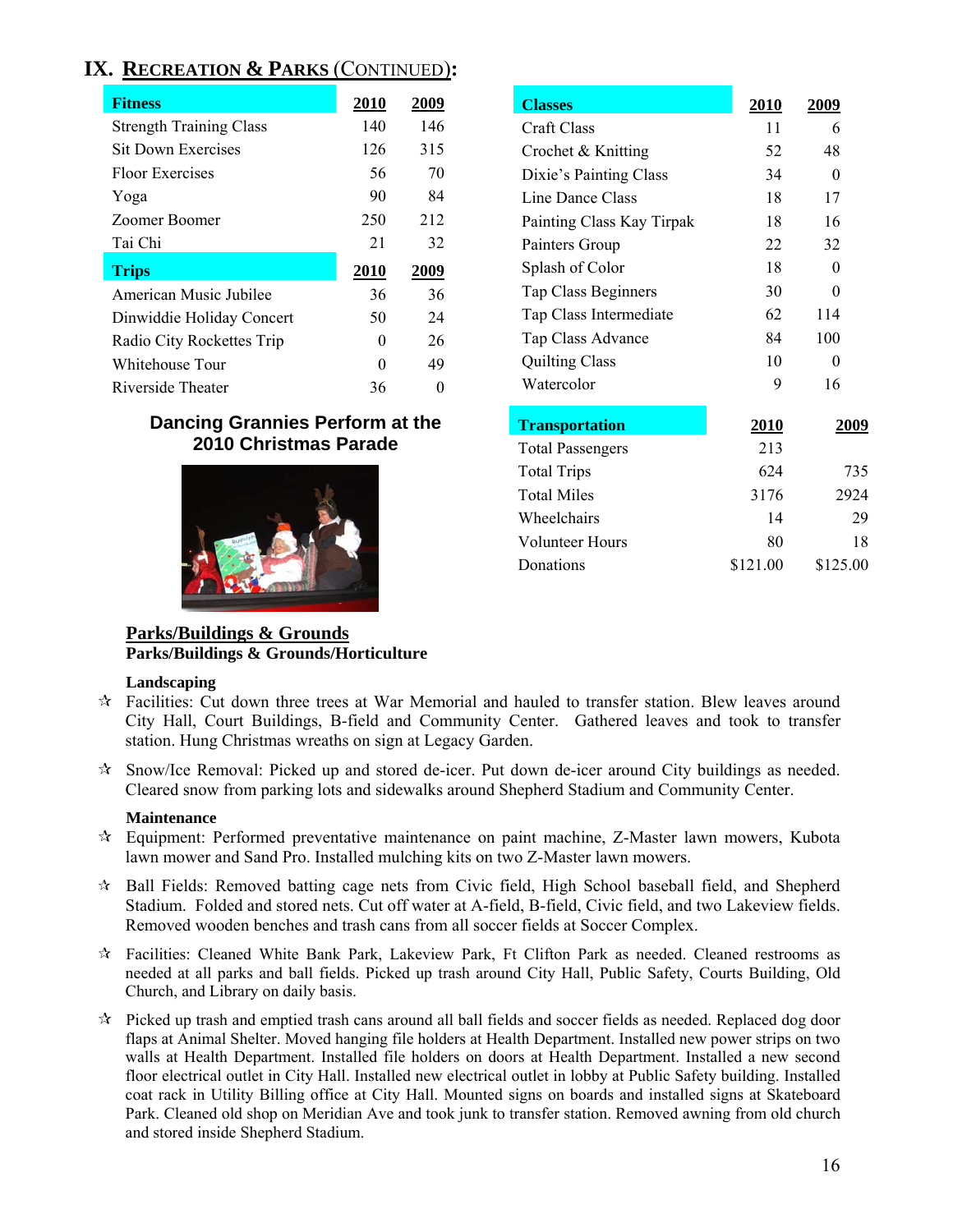# **IX. RECREATION & PARKS** (CONTINUED)**: Horticulture**

General: Performed general clean-up and maintenance (raking, pruning and mulching) throughout the city.

Civic Sign (Boulevard and Newcastle): Trimmed all fountain grasses, cut-back and raked lilies, trimmed holly trees and crape myrtles, and mulched.

Fire Station #1: Planted pansies at back door area and mulched.

Fire Station #2: Planted pansies in four beds and mulched.

Flora Hill Park: Raised the bed area by removing leaves, pruning trees, trimming shrubs and mulching.

Library: Trimmed lilies, holly trees. crape myrtles, and mulched. Mulched entrance sign area.

Police Department: Mulched islands in parking lot.

Violet Bank: Trimmed, raked and cleared overgrowth on the north side of property.

War Memorial: Removed three trees that will be replaced in the spring.

# **Projects and Community Support**

**City Hall Beatification:** Painted second floor hallway, lobby area, break room and restrooms. Removed hand rails from 231 Chesterfield Ave; cut to size, sanded, primed, painted, and installed in hallway. Installed 11 door stops on second floor. Hung pictures in second floor hallway.

**Christmas Parade:** Moved bleachers from soccer field to Boulevard for Christmas parade and returned following.

**Wakefield Playground:** Graded and leveled rock dust for new playground equipment.

#### **Violet Bank Museum**

|            | 2010<br>۰            | 2009                        |
|------------|----------------------|-----------------------------|
| Attendance | $\Omega$<br>$U \sim$ | $\sim$ $\sim$ $\sim$<br>∠⊃∪ |

### **Monthly Activity**

- $\approx$  Candlelit tours were held December 17-19
- $\mathbf{\hat{x}}$  Installed miniatures exhibit
- $\star$  Textiles exhibit preparation

# **X. OFFICE ON YOUTH & HUMAN SERVICES:**

### ¾ **YAC Activities**

- 18 members attended Monthly Meeting with YAC advisor, 2 YSC representatives, and 3 members of Swift Creek Woman's Club.
- Delivered Christmas Family gifts to Christmas Mother
- Sent 94 Christmas Cards to McGuire VA Hospital
- 12 members sang Christmas Carols for the residents of Dunlop House
- Sent 12 "Hugs in Mugs" to CARES Shelter

### ¾ **Kids' After-School Program**

- Family dinner was held for 37 participants
- A newsletters was prepared and sent to all KAP parents
- Total number of KAP participants are:
	- o Lakeview Elementary 15
	- o Tussing Elementary 8
	- o North Elementary 16

### ¾ **Substance Abuse Prevention Activities**

• 12 Youth received VaABC, VASAP, MADD, State Police information when they received their driver's license





17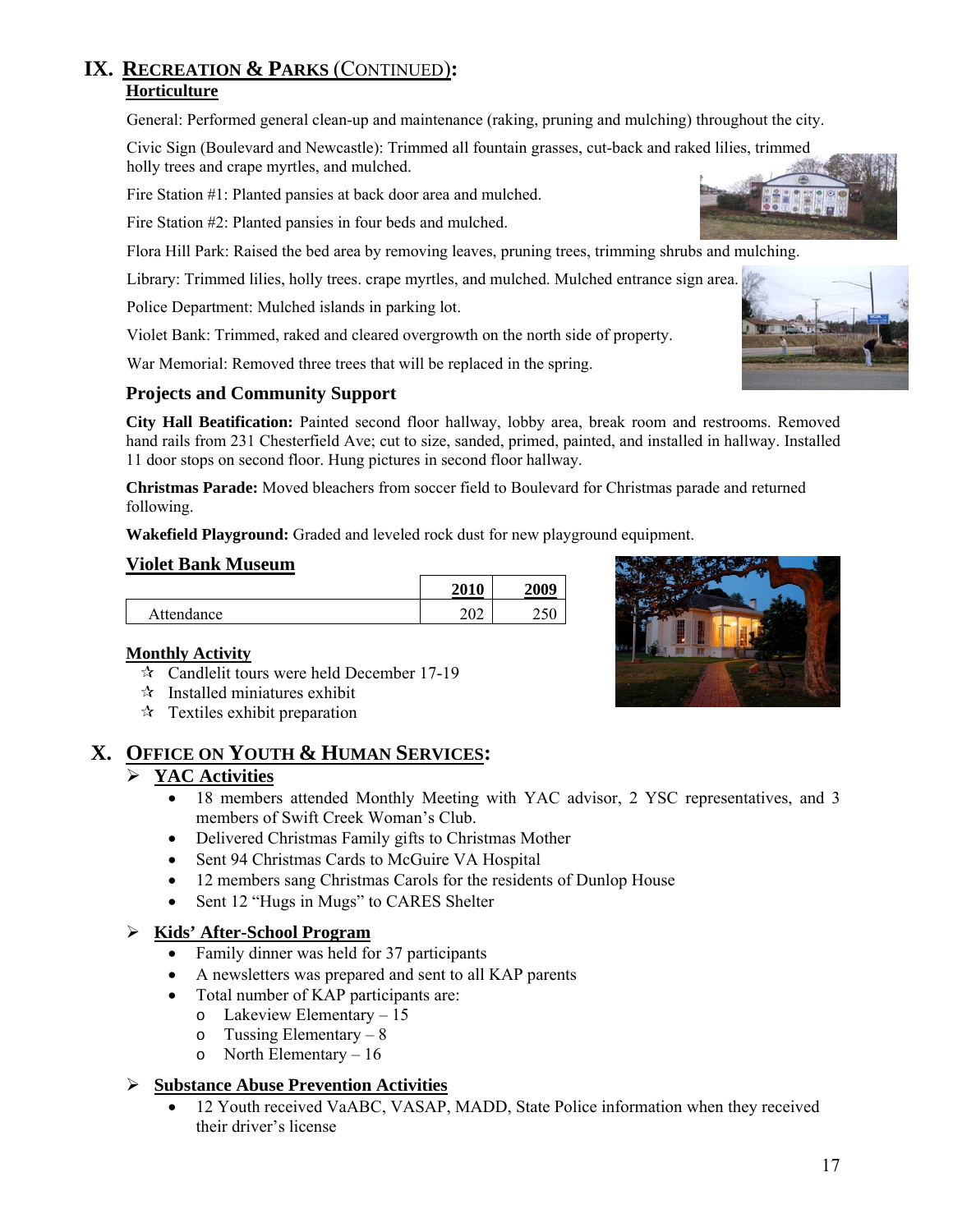# **X. OFFICE ON YOUTH & HUMAN SERVICES** (CONTINUED)**:**

# ¾ **Youth Services Commission**

• No meeting held due to Christmas holiday

# ¾ **Ongoing Monthly Meetings/Trainings**

- Positive Parenting Coalition
- Regional & Drug Free Alliance Meeting
- Inter-Agency Prevention Team 11 students were served
- Operation Christmas Child
- Systems of Care Outcomes Group
- Systems of Care Training Group
- Toastmasters International
- Community Policy & Management Team
- Colonial Heights CADRE Coalition

# **Diversion Program Participation:**

# ¾ **Parenting Program**

• 3 families participated in classes on "Parenting With Love & Limits"

# ¾ **Community Service**

• 20 youth completed 232 hours of Service Learning

# ¾ **Shoplifting Diversion**

• 24 youth and a parent attended the Shoplifting Diversion Program

# ¾ **Anger Management**

• No youth participated in Anger Management Classes

# ¾ **Substance Abuse Education**

• No youth participated in Substance Abuse Education Classes

Presented Life Skills/Anger Management Curriculum to 114 CHMS sixth grade students.

### **Participated in:**

"Pledge Signing Celebration" at CHMS for bullying prevention

# **XI. FLEET MAINTENANCE:**

|      | # of Workorders | <b>Total</b> | <b>Sublet</b> | <b>Sublet Total</b> |
|------|-----------------|--------------|---------------|---------------------|
| 2010 | 76              | \$18,816.78  |               | \$235.00            |
| 2009 | 60              | \$8,239.53   |               | \$572.55            |

 $\star$  Most of the repairs we did were normal maintenance issues. A new public works unit #202 is now in service.

 $\mathcal{R}$  The sublet repairs consist of the following:

| Towing    | 65.00  |
|-----------|--------|
| Alignment | 170.00 |

A summary of the repair cost for the first half of this year compared to the last 5 years is as follows:

| Year  | <b>Total Cost</b> | <b>Sublet Cost</b> |
|-------|-------------------|--------------------|
| 05/06 | \$93,181.51       | \$7,087.90         |
| 06/07 | \$113,873.69      | \$14.171.71        |
| 07/08 | \$97,963.48       | \$6,245.11         |
| 08/09 | \$94,735.95       | \$11,085.06        |
| 09/10 | \$94,246.69       | \$6,759.08         |
| 10/11 | \$124,887.12      | \$4,116.45         |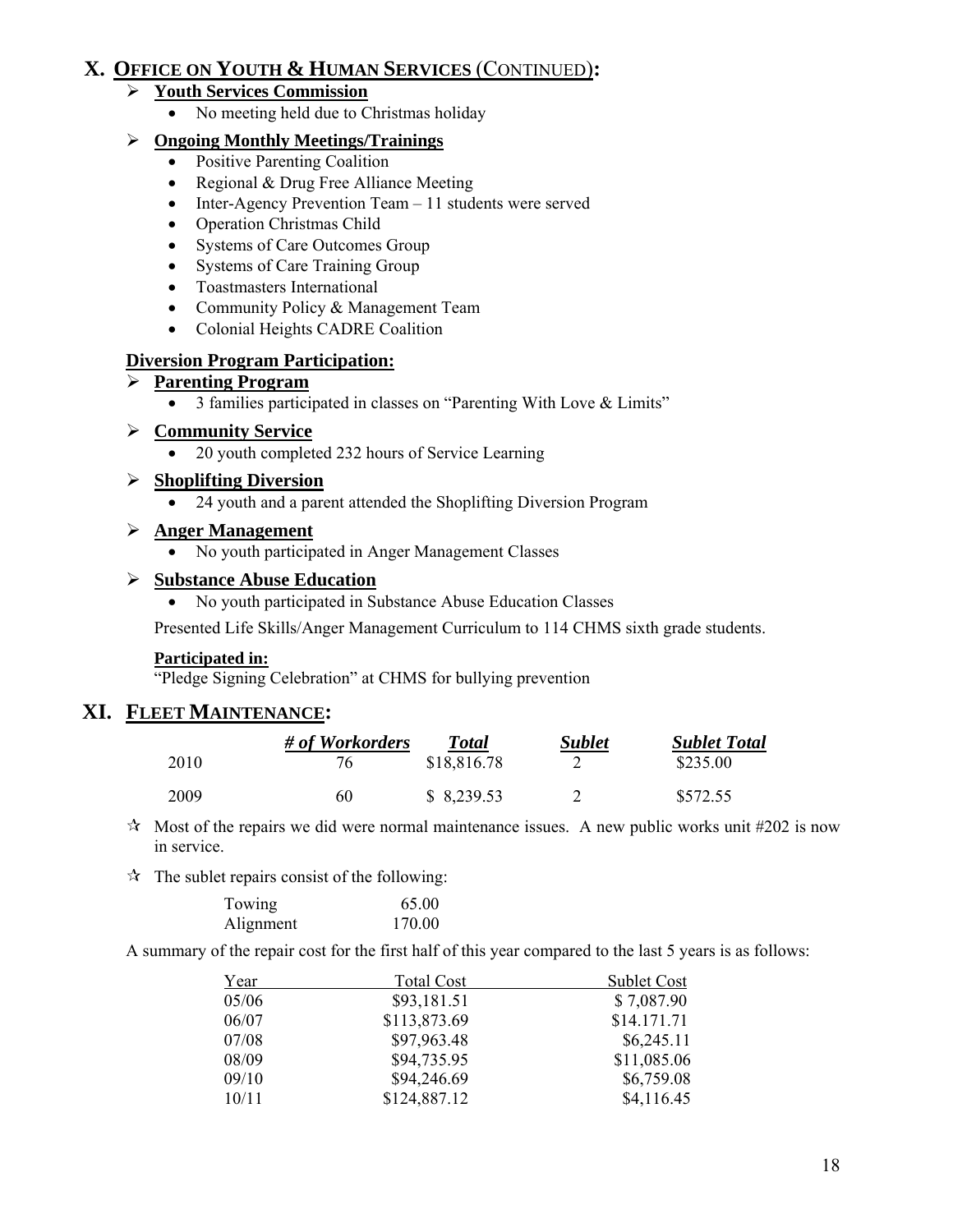# **X. FLEET MAINTENANCE** (CONTINUED)**:**

A breakdown of sublet repairs by department and category is as follows: **2009-2010**

| Radiator Repair | \$0.00     | $0.000\%$ | <b>Utilitys</b>        | \$110.00   | 1.638%    |
|-----------------|------------|-----------|------------------------|------------|-----------|
| Dealer Repair   | \$100.00   | 1.489%    | Parks                  | \$0.00     | $0.000\%$ |
| Tire Repair     | \$360.07   | 5.363%    | Sheriff                | \$347.55   | 5.176%    |
| Exhaust         | \$789.06   | 11.752%   | Engineering            | \$0.00     | $0.000\%$ |
| Seat Repairs    | \$85.00    | $1.266\%$ | Schools                | \$1,532.50 | 22.825%   |
| Misc.           | \$1,444.60 | 21.516\%  | <b>Senior Citizens</b> | \$0.00     | $0.000\%$ |
|                 |            |           | Others                 | \$344.60   | 5.132%    |
| <b>Totals</b>   | \$6,714.08 |           |                        | \$6,714.08 |           |

# **2010-2011**

| Repair            | Amount     | Percentage | Department             | Amount     | Percentage |
|-------------------|------------|------------|------------------------|------------|------------|
| Alignment         | \$880.40   | 21.390%    | Police                 | \$535.00   | 12.998%    |
| Towing            | \$480.00   | 11.662%    | Fire                   | \$1,125.00 | 27.333%    |
| Glass Replacement | \$47.00    | 1.142%     | <b>Streets</b>         | \$545.00   | 13.241%    |
| Radiator Repair   | \$0.00     | $0.000\%$  | <b>Utilitys</b>        | \$50.00    | 1.215%     |
| Dealer Repair     | \$881.05   | 21.406%    | Parks                  | \$420.00   | 10.204%    |
| Tire Repair       | \$262.45   | 6.376%     | Sheriff                | \$90.00    | 2.187%     |
| Exhaust           | \$0.00     | $0.000\%$  | Engineering            | \$0.00     | $0.000\%$  |
| Seat Repairs      | \$315.00   | 7.653%     | Schools                | \$1,023.90 | 24.877%    |
| Misc.             | \$1,250.00 | 30.370%    | <b>Senior Citizens</b> | \$12.00    | 0.292%     |
|                   |            |            | Others                 | \$315.00   | 7.653%     |
| <b>Totals</b>     | \$4,115.90 |            |                        | \$4,115.90 |            |

# **XII. PUBLIC WORKS & ENGINEERING** (CONTINUED)**:**

# *Vegetation*

*Picked up litter at the following locations:* 

- 
- Temple Avenue (twice) Roslyn Road (twice)
- 
- Trash cans on Boulevard at Dupuy, Pickwick, Westover and James Avenues
- Franklin Avenue Boulevard (twice)
	-
- Temple at Hamilton Avenues Boulevard at Fairfax Avenue

### *Other*

- Responded to miscellaneous request concerning dead trees/limbs, dead animals, curb and gutters, sidewalks and drainage issues.
- Cleaned Recycling Center pushed brush, empty used oil, paints, and loaded metal dumpster.
- City crew placed 162 tons of salt, 465 tons of mix sand/salt on City streets during snow storm on 12/16, 12/17, 12/25, 12/26, 12/27 and 12/28/10.
- Assisted Fire Department with diesel spill on Temple, Ellerslie Avenues and Conduit Road by supplying and sweeping up sand on 12/7/10
- Spread gravel and dressed up area at Boat Ramp.
- Preformed test holes on Charles Dimmock Parkway at Jennick Drive to locate Methane line in turning lane.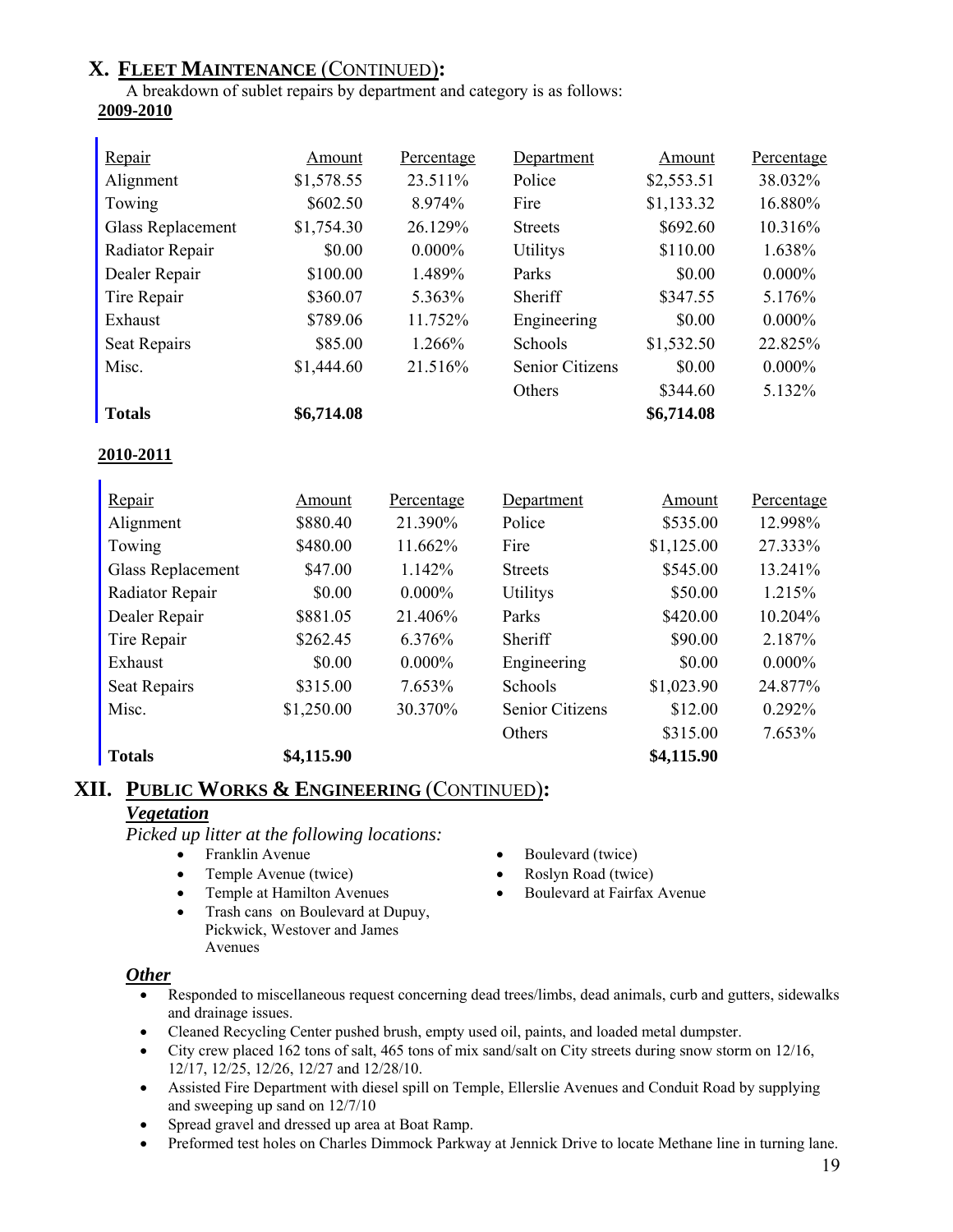# **XII. PUBLIC WORKS & ENGINEERING** (CONTINUED)**:** *Stormwater and Drainage*

*Stormwater crew cleaned (20) catch basins throughout the City.* 

*Placed the following basins on GPS::* 

- Greenleaf Lane at Charles Avenue 2 Curb Inlets
- Keswick Road at Greenleaf Lane Manhole
- 702 Old Town Drive at Keswick Road – Curb inlet
- 712, 812 and 815 Keswick Road Curb Inlet at each locations
- 513 Old Town Drive Curb Inlet and Manhole
- 
- 
- E. Ellerslie Avenue at Bent Oaks Drive – Manhole
- 626 Keswick Road at Greenleaf Lane Curb Inlet
- Old Town Drive at Fairlie Road Manhole
- 614 Old Town Drive at Keswick Road – Curb Inlet
- 519 Old Town Drive Curb Inlet and Manhole
- Old Town Drive at E. Ellerslie Avenue – Curb Inlet and Manhole
- 702 Keswick Road Curb Inlet 701 Old Town Drive Curb Inlet
- 709 Old Town Drive Manhole 500 Compton Road Manhole and Grate top Basin

*Street sweeper collected (46) cubic yards of debris from the following locations::* 

- Boulevard Lynchburg Avenue
- Conduit Road Ellerslie Avenue
- 
- Southpark Boulevard Southpark Circle
- 
- Temple Avenue Charles Dimmock Parkway
	-

# *Secured grate top that had been falling into catch basin behind Middle School.*

### *Removed debris from storm drains at the following locations:*

- 
- Conduit Road Roslyn Road
- Behind Big Lots

 **Leaf season** the following cubic yards were collected from City streets:

 **Area 1** – **325 cubic yards**: Sherwood Hill, Lakeview and Toll House. **Area 2 – 221 cubic yards:** Oak Hill, Shepherd Stadium, Violet Bank, Floral Hill, Westover and Snead. **Area 3 – 695.5 cubic yards:** Ellerslie, Fort Clifton, Mount Pleasant and Southpark. **Totaling 1,241.5 cubic yards**.

### *Solid Waste*

### *Recycling*

- 131 citizens used the Recycling Center to dispose of Category 1 Materials, brush, metal products and other recyclable materials.
- Removed (2) 40 cubic vards of recyclables and (2) cardboard containers for recycling.

### *Traffic Operations*

- Signals
	- o Did preventative maintenance on 4 traffic cabinets.
	- o Replaced 2 LED traffic lights.
	- o Replaced 4 pedestrian crossing lights.
	- o Replaced another broken signal and tether wire at Temple Avenue and Boulevard.
- Signs and Markings
	- o Made and put up 3 new stop signs.
	- o Made and put up 12 new high intensity street name signs.
	- o Made 25 miscellaneous signs.
- **Street Lighting** 
	- o Installed 9 ornamental street light bulbs.
	- o Installed 2 ballast for ornamental lights.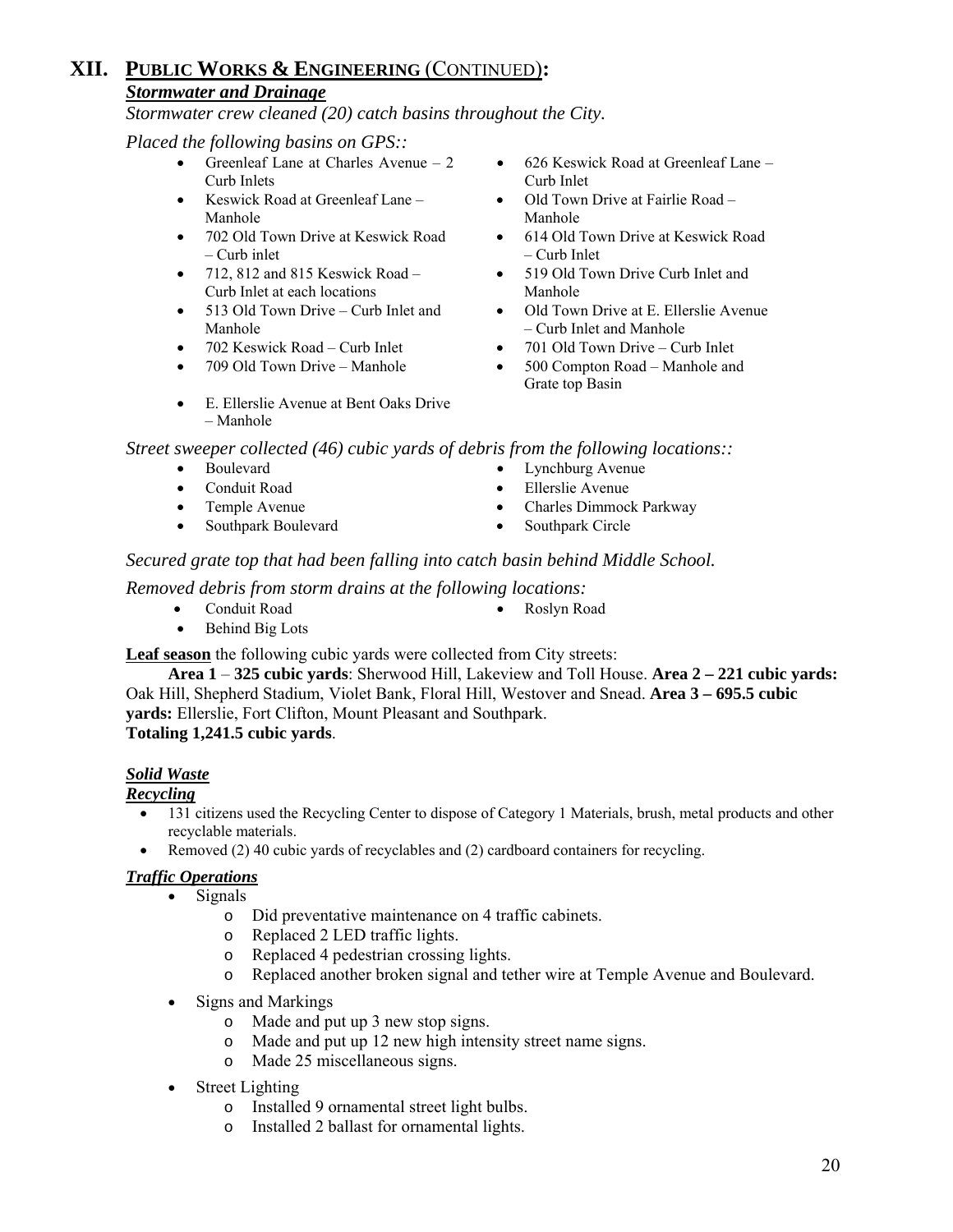# **XII. PUBLIC WORKS & ENGINEERING** (CONTINUED)**:**

- Traffic Control
	- o Responded to 3 after-hours call backs for traffic lights.
- Miscellaneous
	- o Assisted with 11 GovQA questions.
	- o Working with VDOT adjusting timings for signal coordination from Sherwood Dr. to Temple Avenue on the Boulevard.
	- o Put out and picked up barrels, barricades and cones for Christmas parade.
	- o Inventoried major components for each intersection.
	- o Worked with Richardson and Wayland to move opti-com.
	- o Detector at Ellerslie and Dunlop.
	- o Finished putting up Christmas snowflakes.

# *Utilities*

### *Wastewater*

*Responded to sewer backups at the following locations:* 

- 
- 
- 
- 
- 702 Old Town Drive
- 118 Boykins Avenue 305 Plumtree Avenue
- 517 Boulevard 913 Forest View Drive
- 2231 Boulevard 903 Conduit Road
- 54 Colonial Court 318 Lakeview Avenue

*Install/repair sewer clean out or lateral and camera line at the following locations:* 

- 2107 Wakefield Avenue 107 Biltmore Drive
	-

#### *Checked the following manholes "trouble spot" locations:*

- Battery Place @ Plumtree Avenue Boulevard behind Pino's
- 3209 Bermuda Avenue 617 Boulevard
- 102 Boykins Avenue 231 Breezy Hill Drive
- 410 Cameron Avenue Charles @ Atlantic Avenues
- Colonial @ Lafayette Avenues Dale Avenue
- 
- Greenleaf @ Fairlie Road Highland Avenue
- Jackson Avenue @ Boulevard 204 Jefferson Avenue
- Jefferson @ Royal Oak Avenue Lafayette Avenue @ Boulevard
- 
- 1017 Lakewood Drive 100 Laurel Parkway
- 
- 
- 220/306 Orange Avenue Pickwick Alley
- Parking lot of Pleasure Island 83 Sherwood Drive
- 
- 
- Eastman Avenue 921 @ 1020 Forestview Drive
	-
	-
	-
- Lakeside Drive Lakeside Drive Lakeside Drive @ Lakeview Avenue
	-
	- 118 Lee Avenue 212 Maple Avenue
		-
		-
		-
	- Shuford Avenue Stuart @ Washington Avenues

#### *Flushed sewer lines at the following locations:*

• 301 Charles Dimmock Parkway – Animal Shelter

*Replaced light bulbs in shed and stairwell to basement, removed and replaced motors for the turrets on snow blowers and performed general maintenance at Main Pump Station.* 

*Pump 1 over temperature light on, acknowledged, reset and back flushed at Sherwood Hills Pump Station.* 

*Performed preventive maintenance, ran methane pump and collected totalizer readings daily.* 

*Repositioned, changed hose clamp, tested, thermostat seems to be stuck, added one gallon of coolant needs block header, ran, troubleshot over heating, possibly thermostat bad, will check back later at Conjurers Neck Pump Station.* 

- -
	-
	-
- Newcastle Drive 209 Nottingham Drive
	-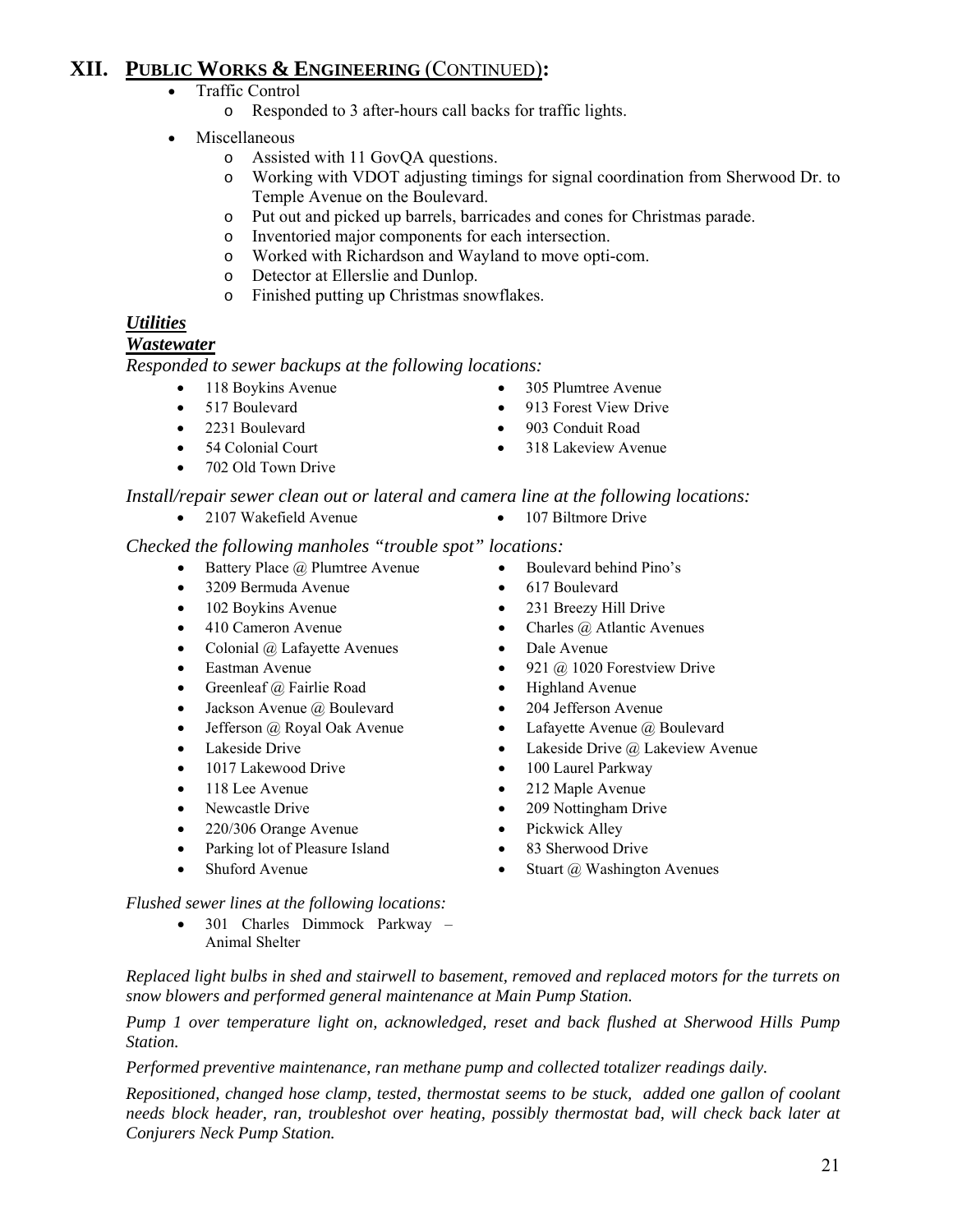# **XII. PUBLIC WORKS & ENGINEERING** (CONTINUED)**:**

*Repaired gate supports at C&B Pump Station.* 

*Troubleshot heater, working but staying on high all the time, ordered a thermostat at Appomattox Pump Station.* 

# *Water*

*Replaced water meters at the following locations:* 

- 1214 Boulevard 101 Kennon Point Drive
- 313 and 319 Greenmeadow Court 3204 Glenview Avenue

 *Repaired water service line or main line, at the following location:* 

- 
- 120 Forest View Drive 313 and 319 Greenmeadow Court
- 3204 Glenview Avenue 1214 Boulevard
- 306 Walnut Avenue
- 
- 

 *Replaced meter box top for Utility Billing at the following locations:* 

- 3018 Boulevard 2416 Boulevard
- 313 Roanoke Avenue 135 Roanoke Avenue
- 416 Orange Avenue 230 Eastman Avenue

 *Backflow/Cross Connection Technician conducted 31 surveys, 28 completed and 3 incomplete.* 

# *Replaced Meter Setter at the following locations:*

• 1214 Boulevard • 313 and 319 Greenmeadow Court

 *Cleaned meter box for Utility Billing at the following locations:* 

- 424 Dupuy Avenue 3517A Boulevard
- 

• 626A Boulevard

 *Turned water off for resident due to pipe leaking at the following locations::* 

- 1907 Boulevard 143 Waterfront Drive
	-

 *Performed yard maintenance at the following location:* 

• 2701 Conduit Road Main Pump Station and Recycling Center

*Pulled meter for Utility Billing at 506 Walnut Avenue.* 

*Replaced pigtail on water meter at 4515 Conduit Road.* 

*Placed topsoil in sinkhole around water meter at 401 Fairfax Avenue.* 

*Responded to low water pressure at 115 Lafayette Avenue, turned water meter all the way on, no other problems found, informed citizen.* 

*Placed 21a stone in utility cut at 100 Swift Creek Lane.* 

*Assisted Street Division with snow removal.* 

*Repairs by City contractor on sewer line continues on Old Town Drive.* 

*Collected routine weekly water samples and sent to ARWA lab for testing.* 

*Miss Utility locating required 125 man-hours for the month.* 

# *Administration*

- Met with fire department and engineering staff to discuss shared use of geographic information and revised procedures for fire suppression systems during development review and construction
- Met with prospective employee to fill the upcoming vacancy in engineering technician position
- Participated in conference call for progress meeting on Boulevard Modernization project
- Attended Council regular and special meetings
- -
	-
- 920 Forest View Drive 2809 Woodlawn Avenue